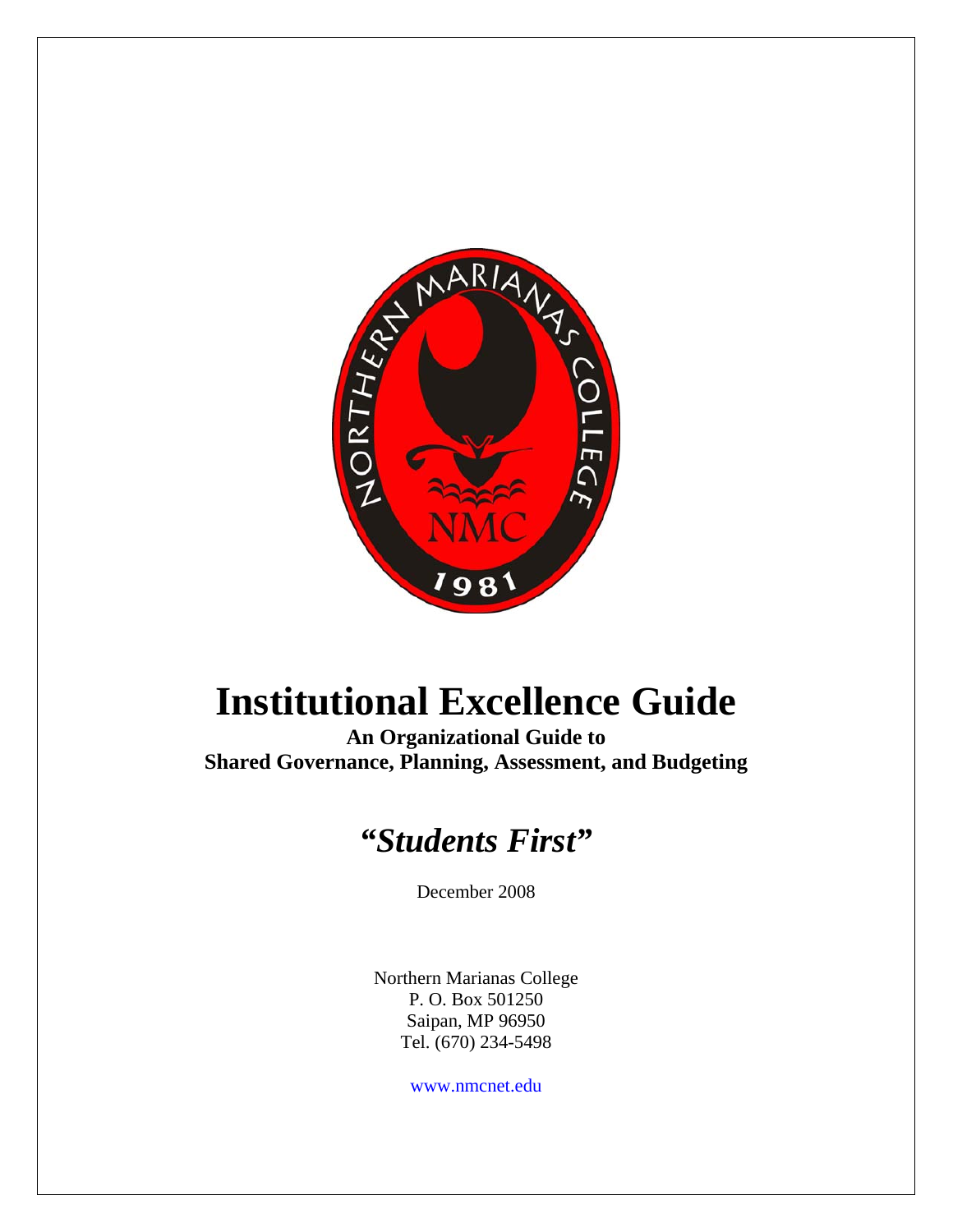## **Table of Contents**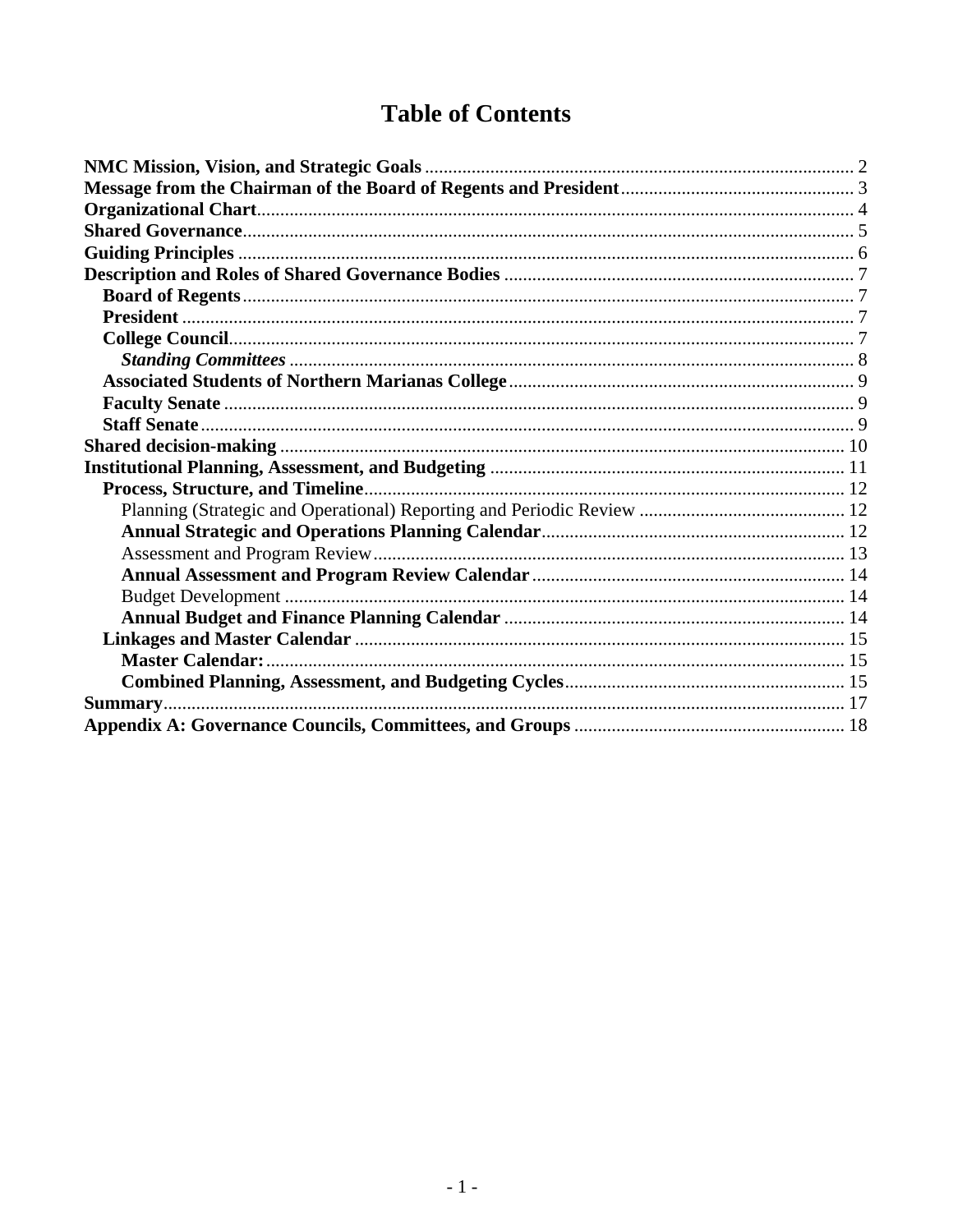## **NMC Mission, Vision, and Strategic Goals**

## **Mission**

The mission of Northern Marianas College shall be to provide the best quality and meaningful post secondary and adult educational opportunities for the purpose of improving the quality of life for the individual and for the Commonwealth as a whole. The College shall be responsible for providing education in the areas of adult and continuing education, post secondary and adult vocational education and professional development for the people of the Commonwealth.

[Source: Amendment 38 to the CNMI Constitution]

#### **Statement of Vision**

Northern Marianas College will be the premier agent for strengthening the Commonwealth and the Asia-Pacific region through dynamic, innovative, and lifelong learning opportunities.

## **PROA Strategic Goals**

## **PROA-Strategic Plan 2008-2012**

| <b>Goal One.</b> | <b>Promote student learning and success.</b>                                                                                |
|------------------|-----------------------------------------------------------------------------------------------------------------------------|
| <b>Goal Two.</b> | <b>Respond to the professional development, continuing education, and personal</b><br>enrichment needs of the Commonwealth. |
|                  | Goal Three. Optimize financial and human resources.                                                                         |
|                  | <b>Goal Four.</b> Accelerate the upgrade of physical and technology infrastructure.                                         |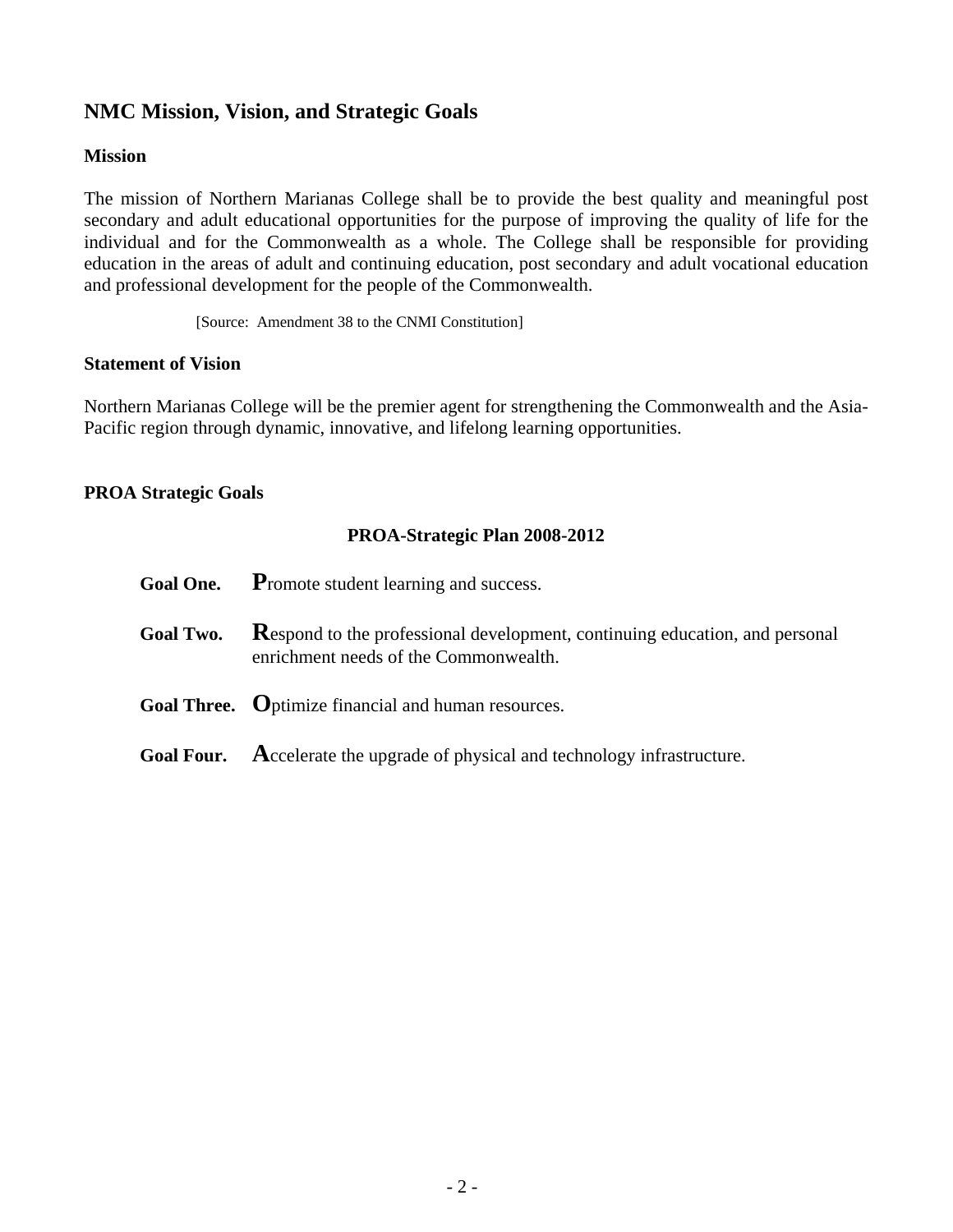## **Message from the Chairman of the Board of Regents and President**

It is our shared belief that in order to foster a healthy environment where all views are considered, openly debated and given the opportunity for adoption, a culture of empowerment must permeate the campus community.

This empowerment is achieved through the College's commitment to shared governance, which engenders substantive contributions from students, staff, faculty, and community members to the College's strategic direction.

Ultimately, shared governance is the vehicle by which the College carries out its vision and mission. It allows the College to draw on collective intelligence—in a spirit of collaboration, open and honest communication, and mutual trust—so that better decisions are made.

The purpose of this document, the Institutional Excellence Guide, is to provide clarity to the shared governance structure that involves all constituents at the Northern Marianas College. Further, the Guide outlines the processes the College has instituted for planning, assessment, and budgeting.

Each of you is highly encouraged to participate and lend your expertise in the shared governance process by serving on a College committee, workgroup, or council. We look forward to working with you.

BOR Chairman **President** President

**Mr. Charles V. Cepeda Dr. Carmen Fernandez**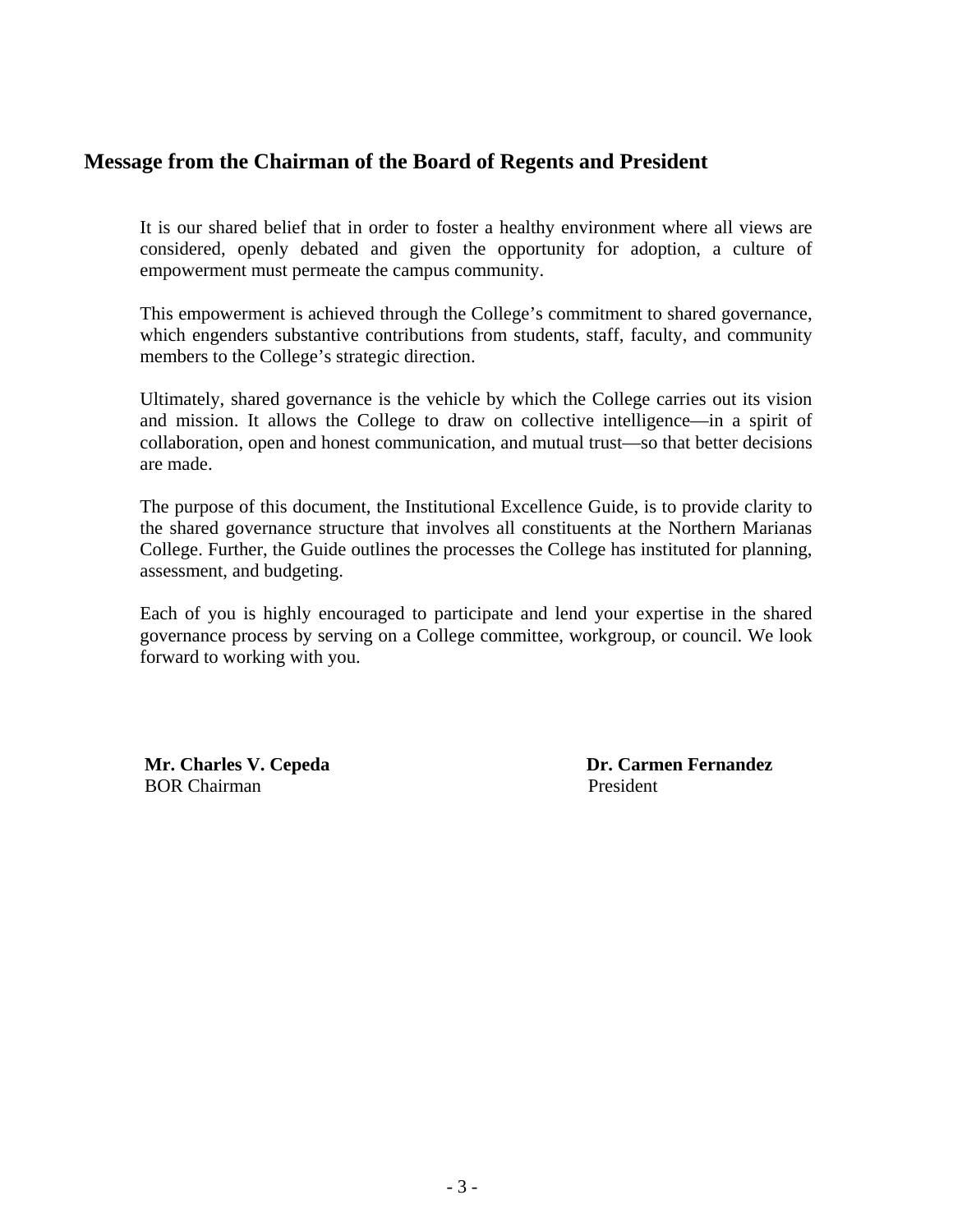## **Organizational Chart**



*Figure 1*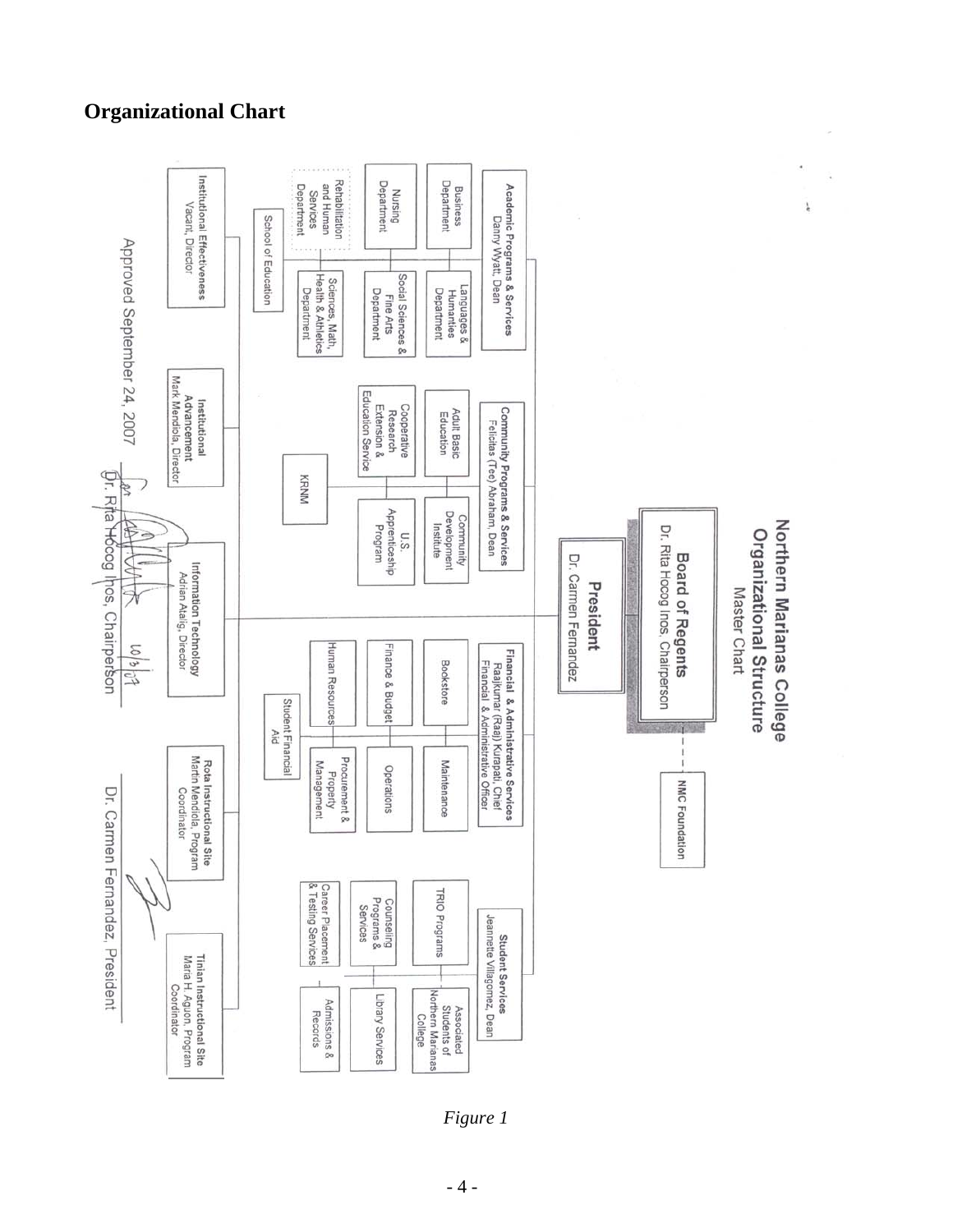## **Shared Governance**

The Northern Marianas College Board of Regents recognizes the major constituencies of the College, namely the administration, the faculty, the support staff, and the students, as participants in the governance of the institution. Each of these constituencies is to have a role in the formulation of the mission and goals of the institution and in the development of policies governing it.

Appropriate policy and accompanying administrative procedures shall be developed specifying the governance role of each of these four components of the College community in terms of policy formulation; decision-making and planning at multiple levels; and problem identification, analysis, and resolution.

[Source: Northern Marianas College Board Operations Policy 1026, "Institutional Governance."]

Shared governance is meant to foster a sense of empowerment, equal partnership and a vested interest in successful outcomes of institutional policy and implementation decisions.

The collegial model proposes a community of scholars, with consensual decision making processes involving all constituencies affected by the decisions.

## **I. Definitions:**

- Governance is the act of decision-making.
- Shared governance is the act of collegial decision-making.
- Collegial decision-making is the process of consulting with and enabling various constituencies within the College community to be informed and to provide input that affects decisions made at the Northern Marianas College.

## **II. Clarifications:**

- Shared governance does not take away the authority from those vested with the responsibility to make decisions.
- Shared governance requires that individuals have an opportunity to participate in decision-making. Individuals may participate by voicing opinions, voting, making recommendations, investigating, writing reports, evaluating leaders, serving as consultants, leading forums, attending forums, serving on senates and councils and committees, and other groups.
- Senates, committees, councils, and constituency groups are the primary vehicles in the opinions of individuals travels to the collective decision of whole group. These groups are empowered by shared governance to make formal recommendations on issues presented to them.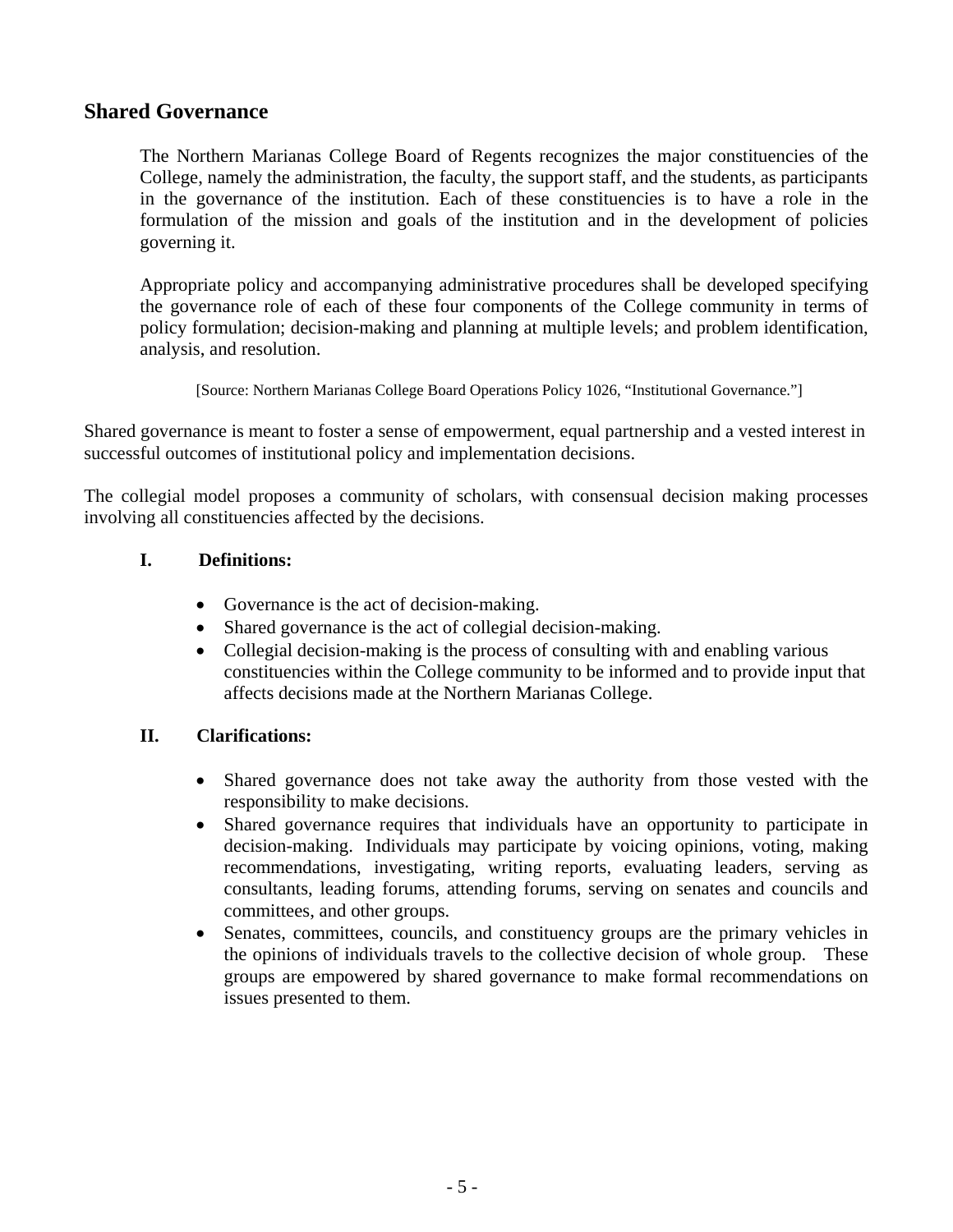## **Guiding Principles**

- All governance bodies, committees, and campus constituencies recognize that NMC exists to educate its students.
- A team approach to planning and problem-solving should be employed.
- The College should provide on-going education regarding the agreed upon shared governance policy.
- The administration must solicit and consider input from the College community and represented constituencies before decisions that have a direct impact on academic policy, academic curriculum, academic procedure, suspension or closure of programs, budget request and resource allocations, strategic educational master plan, capital projects, and others, are made.
- Committee members and constituency representatives are responsible for keeping the people they represent informed.
- The recommendations from the Planning, Program Review and Outcomes Assessment Committee (PROAC) and Budget and Finance Committee should be considered heavily in all decisions.

Any individual or group of individuals on campus has the right to provide their views on any issue important to them. The College is committed to educating the students, faculty, and staff of this right and towards providing opportunities for input.

Administrators shall demonstrate a willingness to incorporate students, faculty, and staff input into decision-making especially on those matters relating to academic and student services policies and procedures, financial, and budgetary matters.

The President, administration, campus constituency leaders and representatives shall uphold this shared governance policy at all times.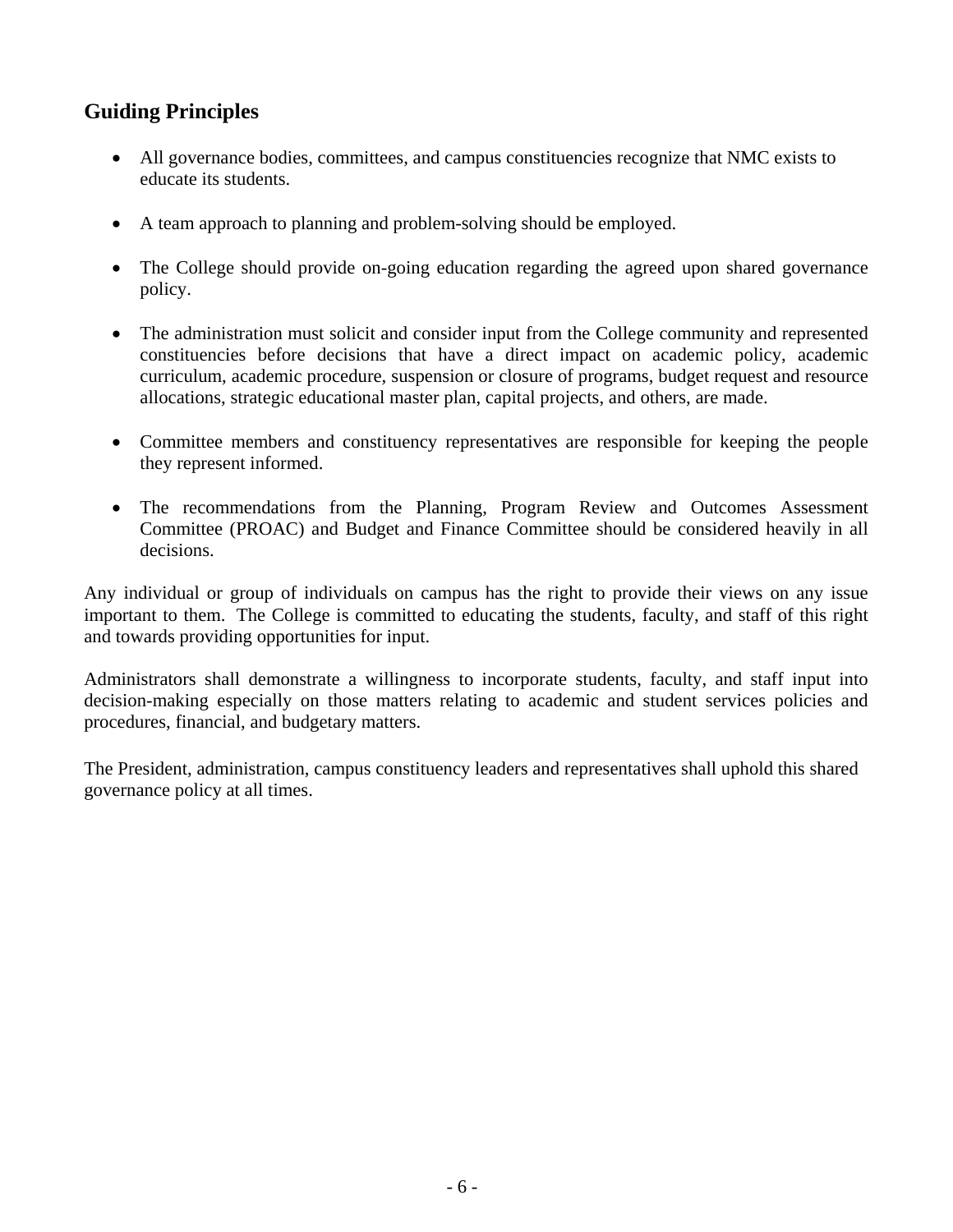## **Description and Roles of Shared Governance Bodies**

## **Board of Regents**

The Board of Regents is the governing board of the Northern Marianas College. It derives its powers from and exists under the Constitution and laws of the Commonwealth of the Northern Mariana Islands. The Board has the power and responsibility to discharge any duty imposed by law upon it or upon the College, and may execute any powers delegated by law to it or to the College. The Board shall concern itself primarily with broad questions of policy, rather than with administrative details. The application of policies is an administrative task to be performed by the President and staff, who shall be held responsible.

The Board of Regents is made up of seven members, appointed by the CNMI Governor with the advice and consent of the Senate. Members represent the interest of the general public within the Commonwealth on matters and policies concerning postsecondary education. Collectively, the members of the Board serve as a unit to set goals and general direction of the College, and to approve institutional policies that assist the institution in achieving its mandated mission. Three advisory nonvoting members represent the Faculty Senate, Staff Senate, and the Associated Students of the Northern Marianas College.

## **President**

The President is the chief executive officer of the Northern Marianas College and in this capacity is charged with full administrative responsibility for the College. The Board of Regents judiciously recognizes and supports the President as the major line of communication between the Board and the internal and external College community. In this capacity as the Board's Liaison, the President informs the Board of such communications, and is guided by the policies, general directions, and financial guidelines established by the Board.

The President's fundamental responsibility is to develop and maintain an institution that fulfills the mission and achieves the goals of the Northern Marianas College in accordance with the Mission Statement set forth in Article XV, Section 2 of the CNMI Constitution and in accordance with the Postsecondary Education Act of 1984, as amended. This implies a commitment to the philosophy of a comprehensive community college and an understanding that the President's energies must be directed towards the realization of such.

## **College Council**

The College Council is the recognized shared governance structure for the College that serves as the primary advisory body to the President on issues related to the ongoing operations of the College. The College Council's membership is representative of all constituencies of the College.

Further, the College Council in keeping with the Board Policy for shared governance shall:

- Ensure that the different constituencies of the College Community participate in the development of revised and/or new policies for review and action by the Board.
- Ensure that the different constituencies of the College Community participate in the development of administrative procedures for the President's action.

And in keeping with the direction of the President for shared governance, the College Council shall: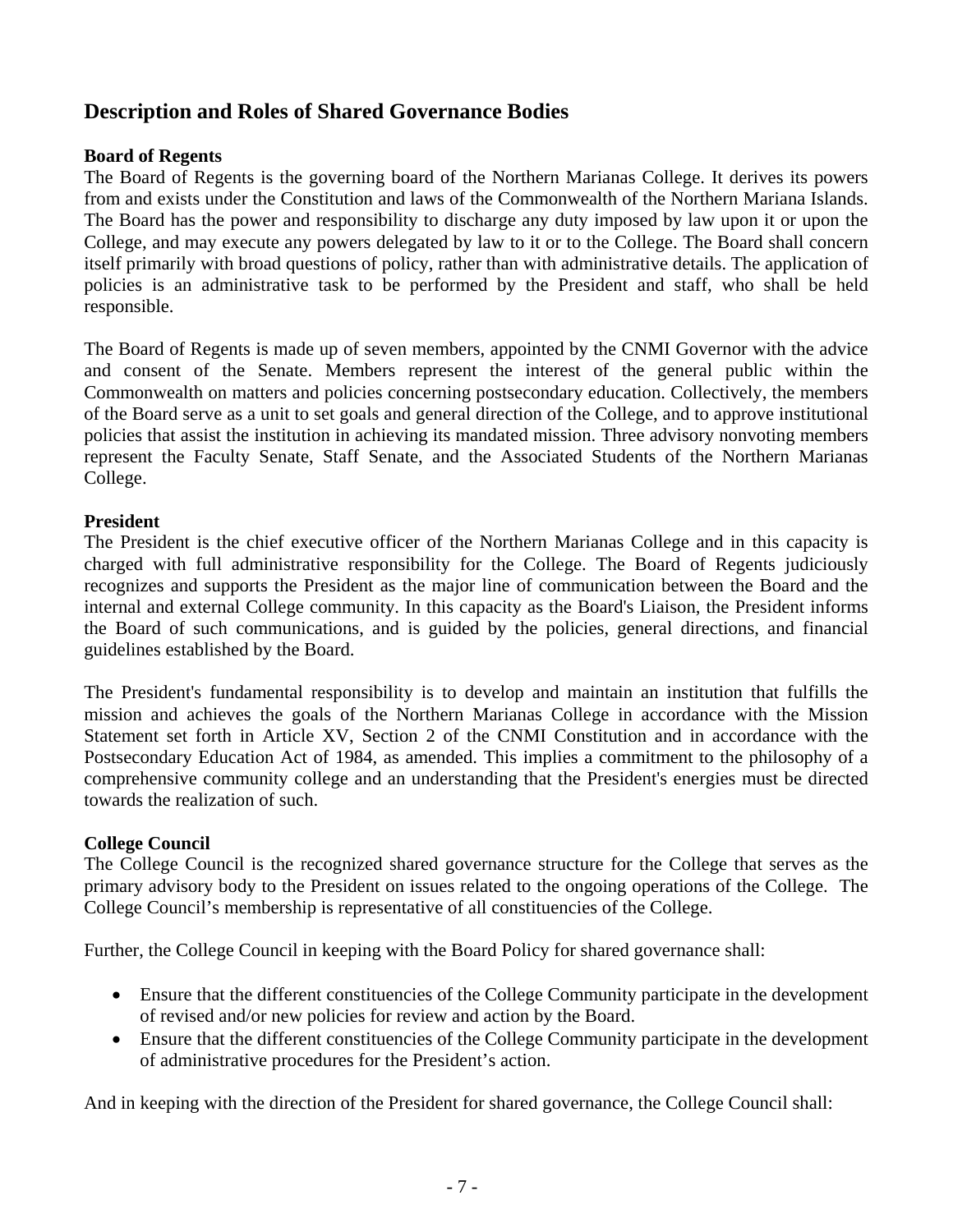- Ensure that appropriate members of the College community participate in the development of annual budgets, annual strategic plans, new programs and services, and major facilities planning prior to adoption by college officials.
- Ensure that all members of the college community have access to information regarding ongoing developments and issues and that there is an open forum for full participation in decision-making of areas defined under the Board and CNMI policy, as well as administratively and mutually agreed shared governance matters.

Through their own individual contributions and by representing their constituencies, the members of the College Council shall serve to advise the President on matters relative but not limited to:

- Policy and administrative procedures formulation and revision
- Problem identification, analysis and resolution
- Process review
- Information collection and distribution
- Institutional planning and assessment
- Management and allocation of resources
- Budgeting and allocation of resources
- Academic programs: new, closure, and inactive status
- Accreditation and Self-Study
- Physical and technological resources

The College Council is the umbrella organization for all other bodies of the College and also serves as the coordinating body for receiving and sharing information from and among the constituencies and the President.

The College Council may also review matters brought to the agenda by the President or any other council, committee, working group, or task force.

## *Standing Committees*

## *Planning, Program Review and Outcomes Assessment Committee (PROAC)*

PROAC is an integral advisory body part of NMC's ongoing efforts to improve the quality of instruction and support services through a systematic process of planning and assessment. The committee is tasked with building and sustaining a campus-wide culture of evidence and shall concern itself with matters relative to accreditation, assessment and with monitoring the fidelity of initiatives and other actions being implemented as recommended through program review, other means of assessment, and as provided in NMC's strategic plan or other plans generated by the College. Articles and bylaws establish membership and responsibilities of the organization.

#### *Budget and Finance Committee*

The Budget and Finance Committee is responsible for reviewing, approving and advising the President on all financial matters. It is charged with aligning institutional priorities with the allocation of resources; reviewing and adjusting the budget in accordance with present circumstances and future projections; and for producing reports requires of it by the membership. The Budget and Finance Committee Chair is the Chief Financial and Administrative Officer. The Vice Chair is elected amongst the membership.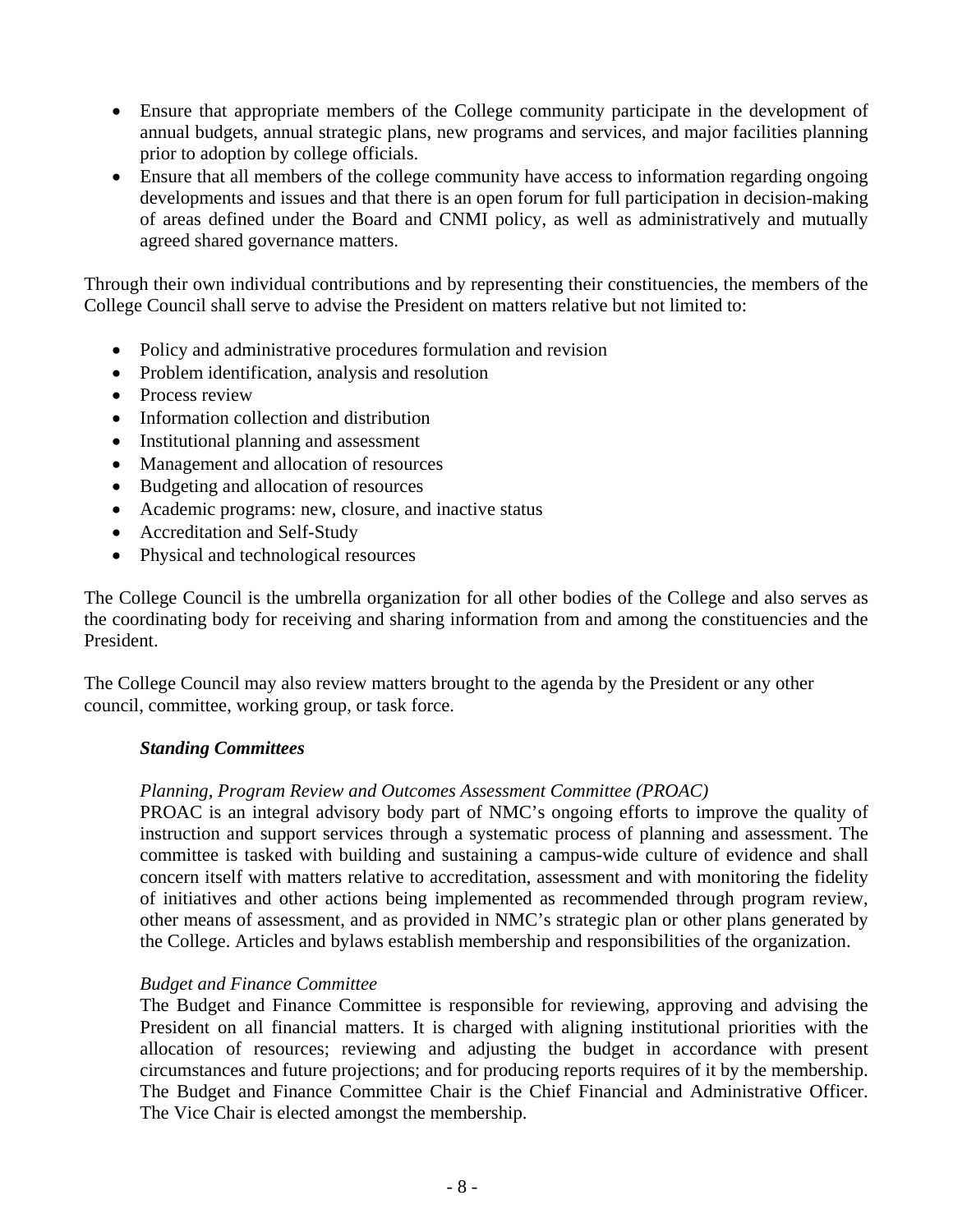#### **Associated Students of Northern Marianas College**

The Associated Students of the Northern Marianas College serves as the representative body of all students enrolled at the College. The ASNMC acts on behalf of and serves as a forum of the student assembly, and is directly involved in shared governance and participatory decisionmaking through a voting membership on the College Council. The President of the ASNMC sits on the Board of Regents as a non-voting, advisory honorary member.

#### **Faculty Senate**

The Faculty Senate is the official representative body and legislative body of the Faculty Assembly of NMC. The Faculty Senate acts on behalf of the faculty, and it is accountable to the Faculty Assembly for its actions. The Faculty Senate performs the following functions in the governance process of NMC: (1) initiates, develops, and reviews policies on academic and administrative matters of NMC; (2) provides advisory comment on proposed Board of Regents policies on academic and administrative matters prior to their adoption by the Board of Regents; (3) participates in maintaining the integrity of the academic processes of NMC.

[Source: Constitution of the Faculty Assembly of Northern Marianas College, Article II—Purpose]

In participating in the governance process of NMC, the Faculty Senate has voting representation on the College Council, and the Faculty Senate President serves as a nonvoting honorary advisory member of the Board of Regents.

The Faculty Senate derives its organizational authority from the NMC Board of Regents Policy No. 3100.

#### **Staff Senate**

The Staff Senate serves as the official representative body of the Staff Assembly. The Staff Senate acts on the Assembly's behalf in its relations with the college, and is accountable to the Assembly for its actions. The Senate provides an open forum for the concerns brought to it by the Assembly. The Senate also directly participates in the governance of the college by assisting in determining the need for, initiating and developing, and reviewing policies on administrative matters affecting the welfare of the College.

The Senate also participates in maintaining the integrity of academic processes of the College. Policies concerning matters considered by the Board of Regents are reviewed by the Senate for advisory comment prior to their adoption.

The Board of Regents, ASNMC, Faculty Senate, Staff Senate, President and members of the administration collectively acknowledge and uphold the importance of assessment for accountability and continuous improvement in the delivery of education and educational support services for our students.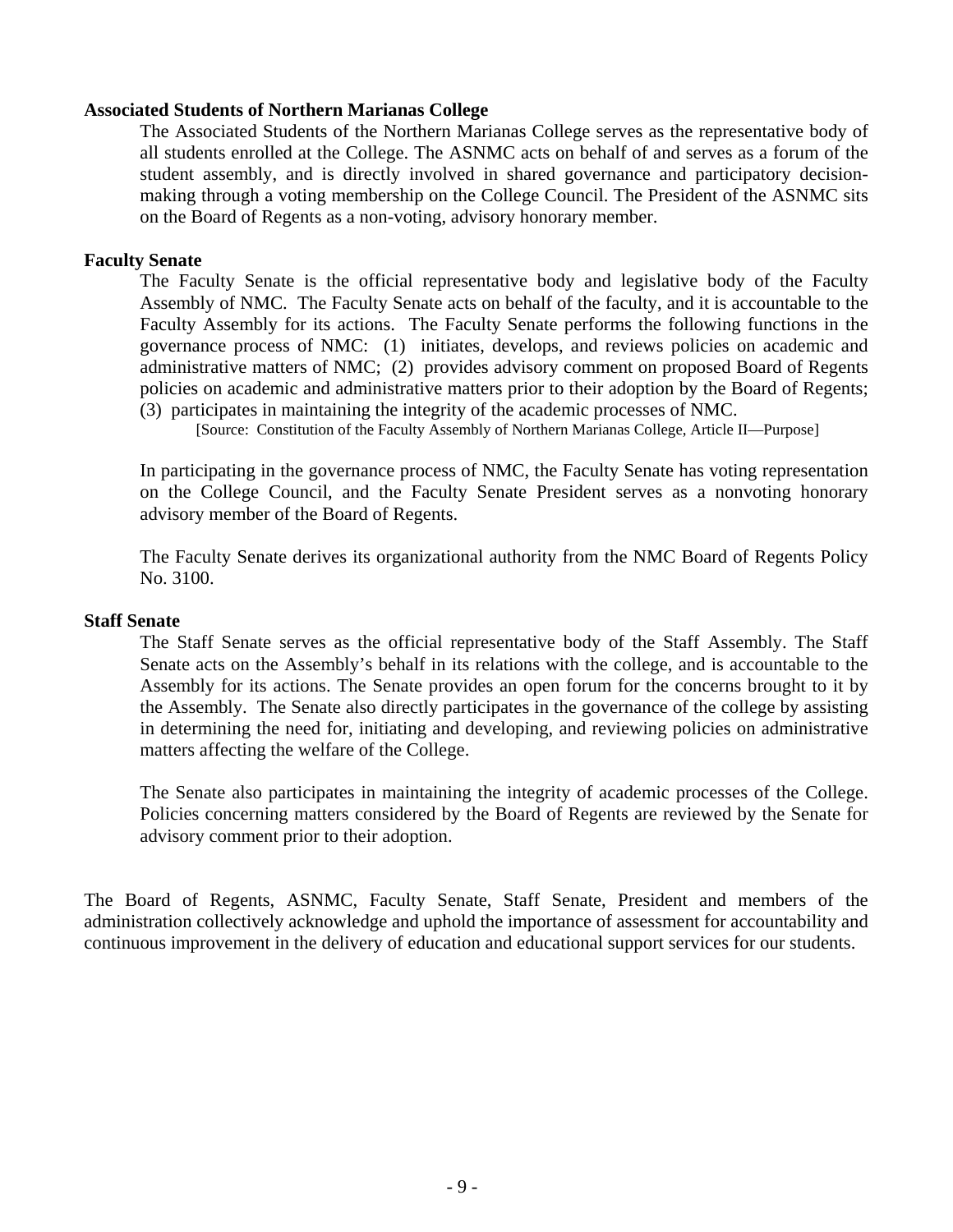## **Shared decision-making**

NMC recognizes the respective leadership organizations that serve to advance institutional priorities that focus upon the improvement of teaching and learning and that are representative of the various constituencies of the College. The Associated Students of the Northern Marianas College, Faculty Senate, and Staff Senate, represent the students, faculty, and staff respectively.

In addition to the students, faculty, and staff having ex-officio status as honorary advisory members on the Board of Regents, both the President and the Administration further encourage the continued leadership and contributions of all constituencies in a shared decision-making structure. College Council is recognized by each of the constituencies as being NMC's official shared governance body that serves as an advisory body to the President. PROAC (planning and assessment) and the Budget and Finance Committee (resource allocation) are standing committees of College Council, whose membership is made up of students, faculty, and staff. The relationship between College Council, PROAC and the Budget and Finance Committee is represented in Figure 2 below.



College Council, PROAC, and Budget and Finance Committee agenda and actions are widely communicated and subject to review. All proceedings are open to internal and external stakeholders. This is done to facilitate open, inclusive, and well-informed decision-making at all levels in order to improve student learning and services, and institutional effectiveness.

The President and College Council have the authority to create standing committees, various working groups, advisory councils, ad-hoc committees, etc. for the purposes of empowering students, faculty, and staff to exercise effective leadership and innovation in the improvement of the College. The creation of these groups within College Council ensures that information is channeled through a hierarchical structure while preserving the opportunity to contribute to the decision making process at various levels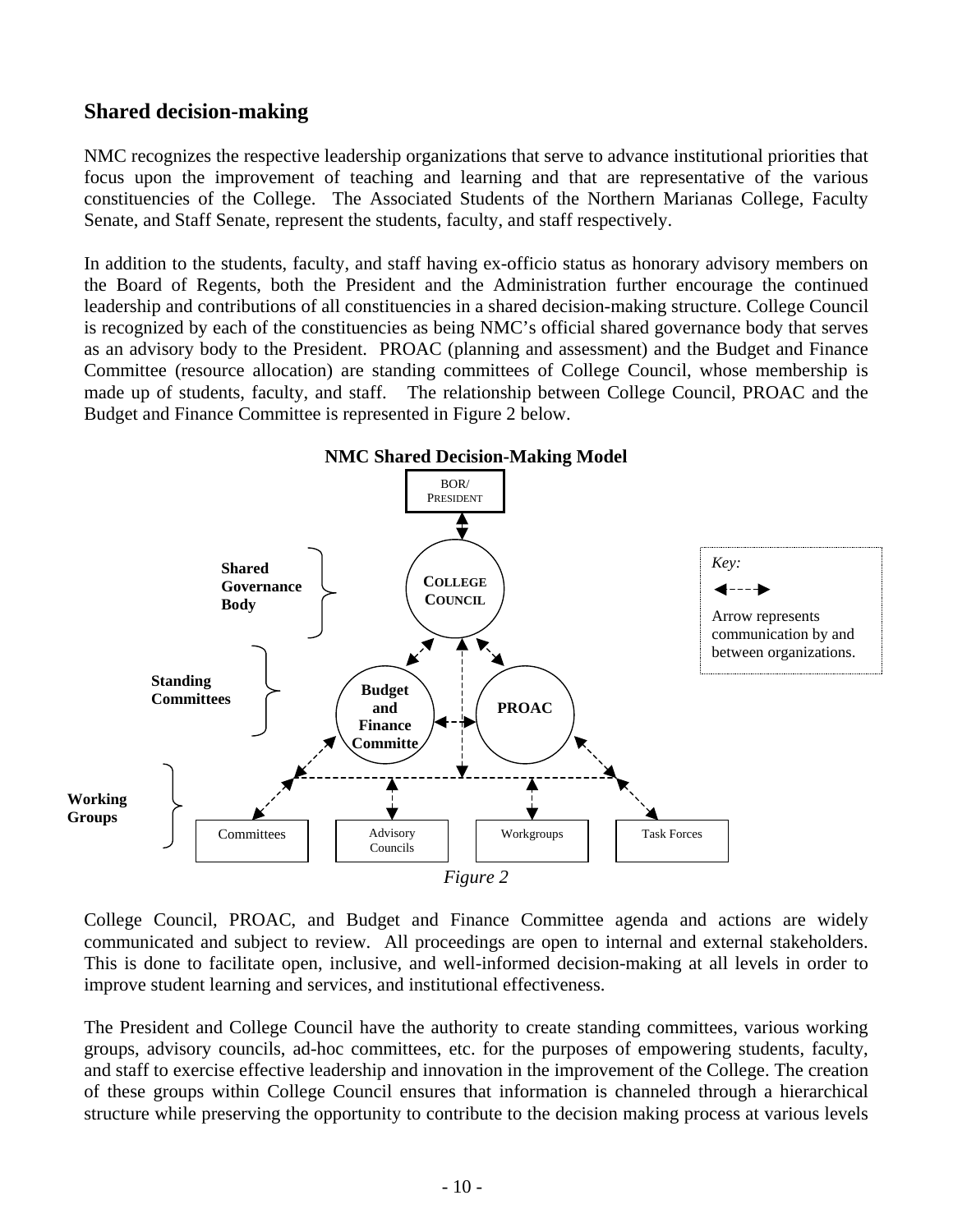as it flows to the higher governing bodies. A list of Governance Councils, Committees, and Groups is attached.

## **Institutional Planning, Assessment, and Budgeting**

NMC has three (3) major distinct planning activities: planning, assessment, and budgeting. A Planning Handbook, Student Learning Outcomes Comprehensive Implementation Program (SLOCIP) and Budget Process Manual specifies, in great detail, the timeframes, responsible parties, resources needed, deliverables, and the management as well as shared governance committees involved in each step of the planning, assessment and budgeting processes, respectively.

The College also annually assesses the three planning activities and the institution's official reference documents as part of its commitment to continuous improvement. This evaluation component is also specified in the referenced documents above.

For the purposes of this guide, each of the three activities' policies, procedures and timeframes are referred to as a *cycle* and, as such, are linked in a sequential process that is recurring. The planning, assessment, and budgeting cycles occur at different times throughout the year. See *Table 1* below.

| Cycle                                | <b>Begins</b> | <b>Ends</b>                          |
|--------------------------------------|---------------|--------------------------------------|
| <b>Planning Review</b>               | August 01     | July 31                              |
| Operational Plan (Ops Plan)          |               | Updated quarterly.                   |
| Strategic Plan (Strategic Plan)      |               | Reviewed annually                    |
|                                      |               | Updated at end of period.            |
| <b>Assessment and Program Review</b> | November      | August                               |
| Reporting / Evaluation               |               | Updated quarterly beginning December |
| <b>Budgeting</b>                     | February      | July                                 |

## **Planning, Assessment, and Budgeting Timeframes**

## *Table 1*

Although the three cycles begin and end at different times throughout the year, the College has identified and implemented a Master Calendar that depicts each of the different processes over an academic year. This is to provide all constituencies with a relative understanding of each cycle's timeline and submission of major deliverables in relation to Fall and Spring semesters. By doing so, students, faculty, and staff may plan when they may chose to participate in one or all of the processes.

The Master Calendar (*See Page 15, Figure 6*) provides sequential detail to explain how the results of program review and assessment in addition to operations and fiscal affairs tie into the overall strategic direction of the College.

At various stages of each of the respective processes, major decisions and findings are communicated through the shared governance process.

By incorporating the shared governance structure into the planning, assessment, and budgeting processes, the College is facilitating an inclusive and well-informed dialogue centered around the continuous improvement of student learning, teaching, and institutional effectiveness.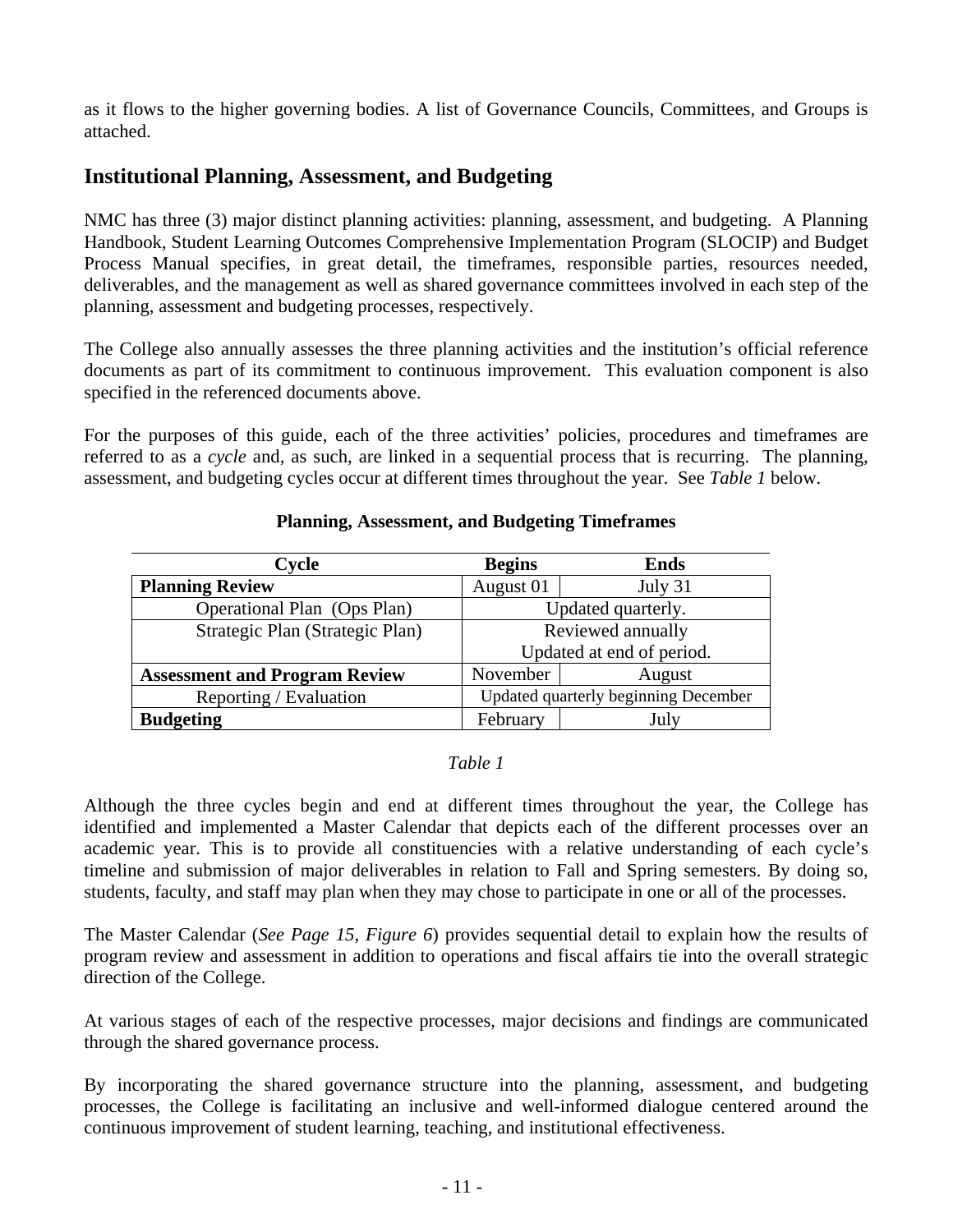## **Process, Structure, and Timeline**

## Planning (Strategic and Operational) Reporting and Periodic Review

The NMC Board of Regents adopted the PROA Strategic Plan 2008-2012 (PROA-SP) on September 25, 2008. PROA-SP was the result of a series of visioning and strategic planning sessions involving all constituencies of the College.

The Operational Plan (Ops Plan) supplements the PROA-SP. It organizes actionable items in support of the Priority Initiatives in addition to identifying responsible parties, establishing implementation timelines, and specifying resources needed for each of those actions.

Both the PROA-SP and the Ops Plan are reviewed periodically in order to confirm progress as planned or to report variances. The Ops Plan is monitored and reported on a quarterly basis of the academic year. The PROA-SP is reviewed and reported on annually consistent with the academic calendar. See *Figure 3*, below.

The College is required to report the progress of both the Ops Plan and PROA-SP to the campus community through a process that leads to the identification and prioritization of CNMI and NMC issues. It is the responsibility of management to monitor and implement both plans. The Office of Institutional Effectiveness shall track such progress and publish the results in accordance with each plan's reporting cycle. College Council has a shared responsibility with the administration for monitoring and reporting progress made on the institution's strategic plan.

It shall be the shared responsibility of the College Council and the administration to convene an annual planning summit. The summit shall serve as a forum for reporting the progress made on the institution's strategic plan, communicating changes made to the operational plan, and for soliciting input from the community.

Changes to either the PROA-SP or Ops Plan shall represent the collective wisdom of the community in a collaborative effort to improve the institution. Such changes shall be evidencebased. In all cases, such actions shall ultimately contribute to the progress of the students of the college and advancement of the Commonwealth.

| Aug. | Sep. | Oct.                     | Nov. | Dec. | Jan.                     | Feb. | Mar. | Apr.                     | Mav | Jun.                    | Jul.                                    |
|------|------|--------------------------|------|------|--------------------------|------|------|--------------------------|-----|-------------------------|-----------------------------------------|
|      |      | Q1<br>Ops Plan<br>Update |      |      | Q2<br>Ops Plan<br>Update |      |      | Q3<br>Ops Plan<br>Update |     | Q4<br>Ops Plan Update & | <b>Annual Planning</b><br><b>Summit</b> |

## **Annual Strategic and Operations Planning Calendar**

## *Figure 3*

The PROA-SP is a strategic plan that will be revisited in a visioning process in order that all stakeholders may reflect on the accomplishments of the College. Additionally, changing internal and external circumstances will be factored so that the College may make appropriate adjustments to reflect the contemporary needs and priorities in order to fulfill the mandates of law, its mission, or policy. This strategic plan will be revisited mid-term and near end-of-term.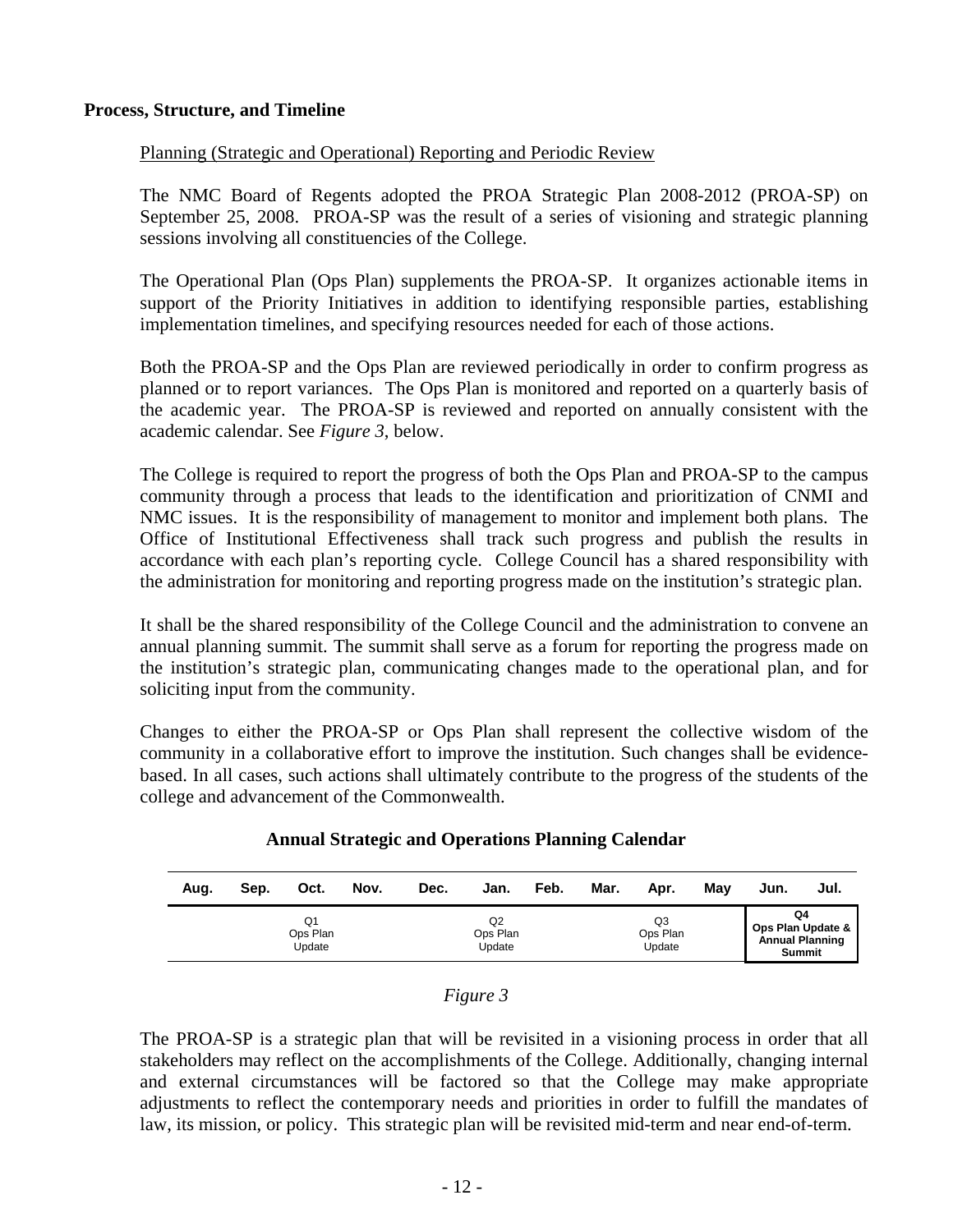## Assessment and Program Review

Program review is a college-wide activity that presents findings and recommendations unique to each program with the clear intent of facilitating both *improvement* and *accountability* as they relate to program effectiveness. The direct result of the institutional program review process is to meaningfully inform the College's decision-making, planning, and budgeting processes, particularly with regard to making improvements at the course, program, and institutional levels. It is a coordinated systematic process for evaluating program effectiveness as outlined in the Student Learning Outcomes Comprehensive Implementation Program (SLOCIP), adopted in Fall 2007.

The Planning, Program Review and Outcomes Assessment Committee (PROAC) is charged with oversight of the program review process. It receives assessment and program review reports from every academic, student services and administrative programs, and provides constructive feedback to programs to improve the quality of the reports.

The objectives of the process are made clear to all programs and include identification of strengths and weaknesses of the program; analysis of current human, physical, technology and financial resources; analysis of potential areas of needed change or improvement based on data collected around outcomes for the program; and discussion of needed additional resources to either meet the stated outcomes or for improvement to the program in other areas. Program review is designed to guide the improvement of the College's overall planning and resource allocation.

Each academic, student services, and administrative programs uses the Five-Column Model (Form 1) to identify student learning outcomes (SLOs) and/or administrative unit outcomes (AUOs). Programs develop specific measures and criteria for determining success for each outcome. Data are gathered and analyzed to determine if the outcomes are being met or if curricular/administrative processes need change. A program's Form 1 is incorporated into its program review report (Form 2), which provides a comprehensive analysis of the program's effectiveness and presents recommendations for the program and the institution based on a thorough analysis of data.

## General process

The process of program review involves several steps. In late Fall Semester, PROAC sends out a Program Review and Assessment Call to the College. In early Spring Semester, every program submits to PROAC the first three columns of the Five-Column Model. After feedback from PROAC, every program completes and submits the Five-Column Model to PROAC at the conclusion of Spring Semester. An improved Form 1 is incorporated into Form 2, completed and submitted by all programs to PROAC in the summer.

After careful review of all program review reports, PROAC's decisions on program recommendations are compiled into *The Program Review 200\_: A Composite Report of Academic Programs, and Academic Support and Administrative Programs*. The *Composite Report* is submitted to the Budget and Finance Committee, College Council, and the President to inform the decision making process with the ultimate goal of improving student learning at the College.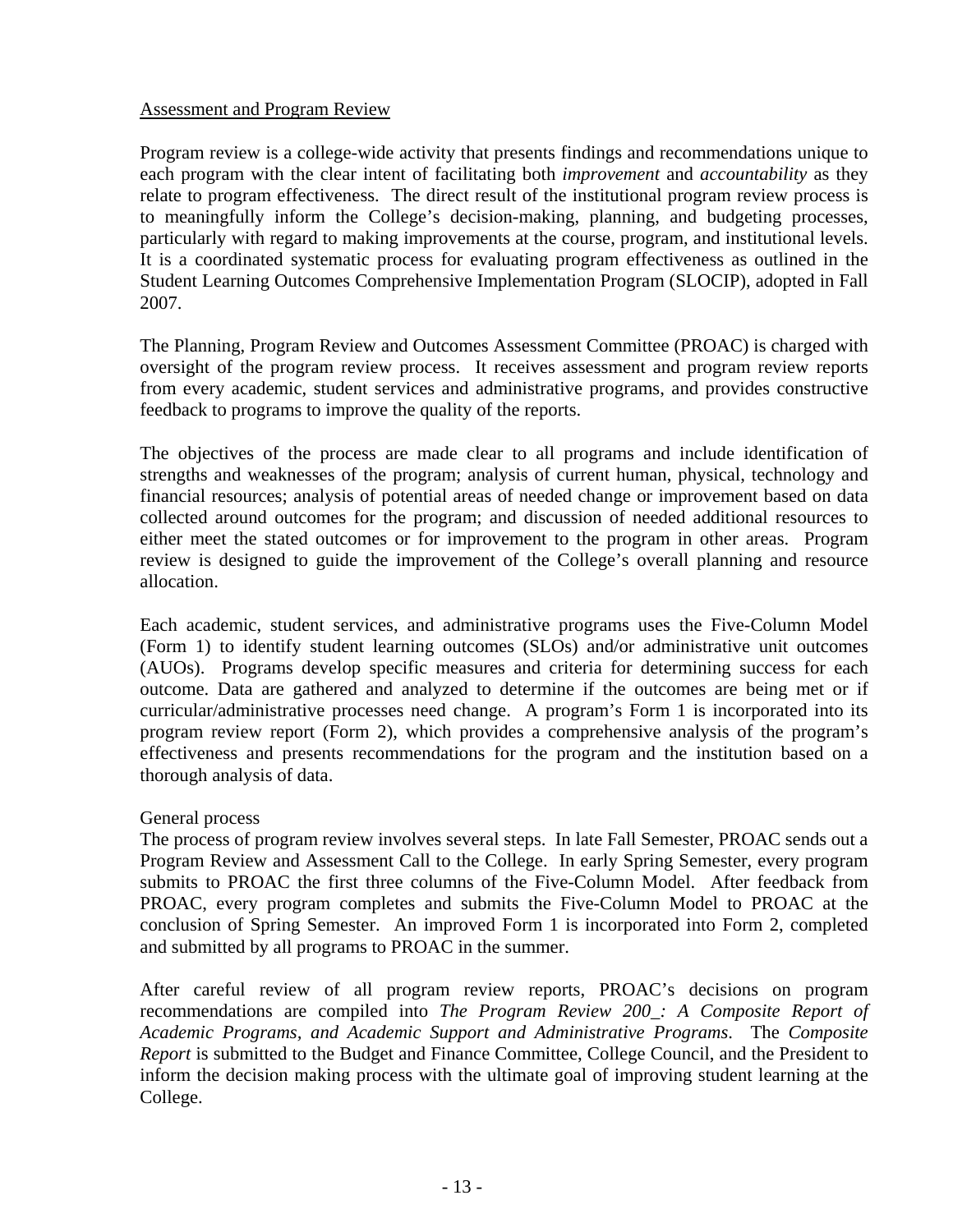## **Annual Assessment and Program Review Calendar**

| Nov.                                         | Dec. | Jan. | Feb.          | Mar. | Apr. | Mav           | Jun.          | Jul.              | Aua.                                 | Sept. | Oct. |
|----------------------------------------------|------|------|---------------|------|------|---------------|---------------|-------------------|--------------------------------------|-------|------|
| Assessment and<br><b>Program review Call</b> |      |      | Memo 1<br>Due |      |      | Form 1<br>Due | Form 2<br>Due | Report<br>-draft- | Composite Composite<br>Report<br>Due |       |      |

*Figure 4* 

## Budget Development

The NMC budget process is designed to provide an open, inclusive, and objective process by which to allocate Northern Marianas College resources. NMC budget and procedures are based on Public Law 3-68, as amended, "The Planning and Budget Act of 1983" and Board of Regents Policy #1009.

The allocation of resources involves linking, prioritizing, and funding program review results, planning, and fiscal year priorities. The PROA-SP and Ops Plan serve as foundational documents that guide resource allocations for the College. Each year, the Budget and Finance Committee shall develop a list of Institutional Priorities to further guide the allocation of resources. The budget plan is also in compliance with WASC expectations of how a college campus creates its annual budget.

## **General process**

The planning process for allocation of financial resources typically begins with an Annual Budget Call for individual offices and departments to prepare their respective budgets in accordance with guidelines and criterion as specified in the budget call memo, budget manual, or both.

The Annual Budget shall be a consolidation of the Legislative Appropriation Budget and the Operations Budget, to include federally funded programs. All programs shall participate in the Comprehensive Budget Call.

The respective deans and directors are responsible for developing program budgets. The Budget and Finance Committee is tasked with providing oversight to the budget preparation process by holding open hearings for each submission. Budget justifications are expected to be consistent with program review results, Institutional Priorities, and the Ops Plan the NMC's strategic plan, PROA-SP.

The Annual Budget shall go through the shared governance process and, upon acceptance by College Council, be forwarded to the President for review and approval before submission to the Board of Regents for final action.

| Feb.                                                               | Mar. | Apr.                         | May | Jun. | Jul. | Aug. | Sept.                         | Oct. | Nov. | Dec. | Jan. |
|--------------------------------------------------------------------|------|------------------------------|-----|------|------|------|-------------------------------|------|------|------|------|
| <b>Annual Budget Call</b><br>------------------------------------- |      | Leg.<br><b>Budget</b><br>Due |     |      |      |      | Comp.<br><b>Budget</b><br>Due |      |      |      |      |

## **Annual Budget and Finance Planning Calendar**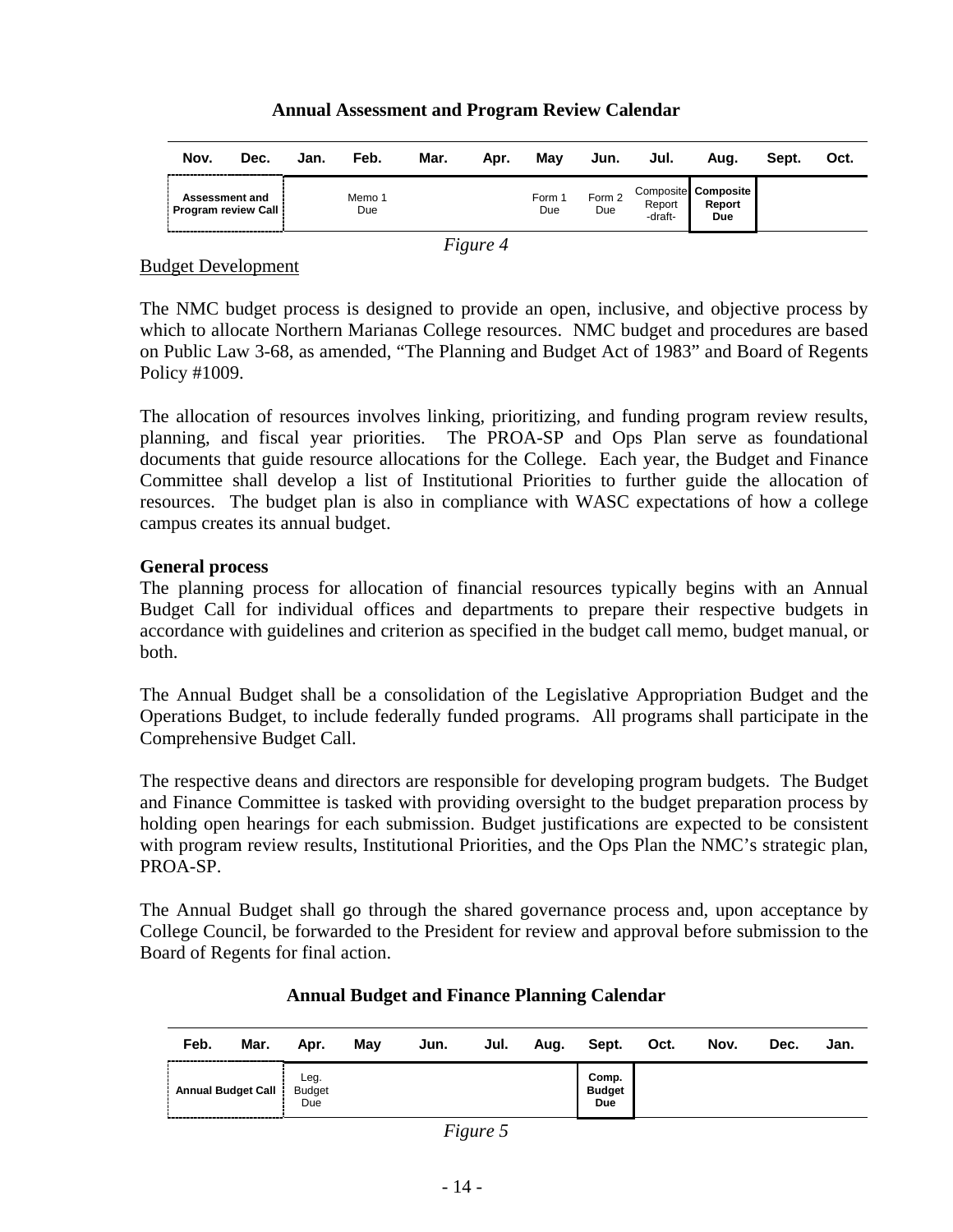## **Linkages and Master Calendar**

NMC's planning, assessment, and budgeting cycle is guided by a Master Calendar based on the academic year. See *Figure 6,* below. The calendar provides for greater opportunity for students, faculty, and staff to identify when they may choose to participate in each of the processes either at the beginning or anytime through the end of the traditional academic year, typically May and August, respectively.





## **Linking Program Review and the Annual Budget**

The assessment and program review process is designed to evaluate program effectiveness. The Annual Program Preview and Assessment Cycle commences in December and ends in August.

The published results, known as the Composite Report, are meant to inform the College's decisionmaking, planning, and budgeting processes using data and evidence. The results also serve as a foundational piece to the subsequent Annual Budget Cycle and Annual Planning Summit.

## **Linking the Annual Budget to the Strategic and Operations Plan**

The Annual Budget is made up of the legislative appropriations; tuition, fees, and other revenues; as well as federally funded programs and services. The annual budget cycle commences with an Annual Budget Call that is issued at the end of February or early March and ends with the approval of a Comprehensive Budget by the Board of Regents on or near the end of September.

The formulation of the Annual Budget is done with serious consideration given to program review results and continued fiscal year spending priorities as indicated in the strategic or operational plans of the College.

## **Linking the Planning to Program Review and the Annual Budget**

An Annual Planning Summit shall be held at the end of the academic year, preferably at the end of Summer. The summit is meant to serve as a forum wherein the results of program review and the previous year's fiscal spending priorities are discussed within the context of the College's overall strategic direction, mission and vision. The summit shall also serve as a forum where changes to the Annual Budget, PROA Strategic Plan, Ops Plan, and Mission or Vision of the College may be recommended by internal or external stakeholders. The goal is to emerge form the Annual Planning Summit with a clear understanding on the fiscal and operational priorities of the College for the subsequent year based on open and collaborative decision-making based on data and evidence. The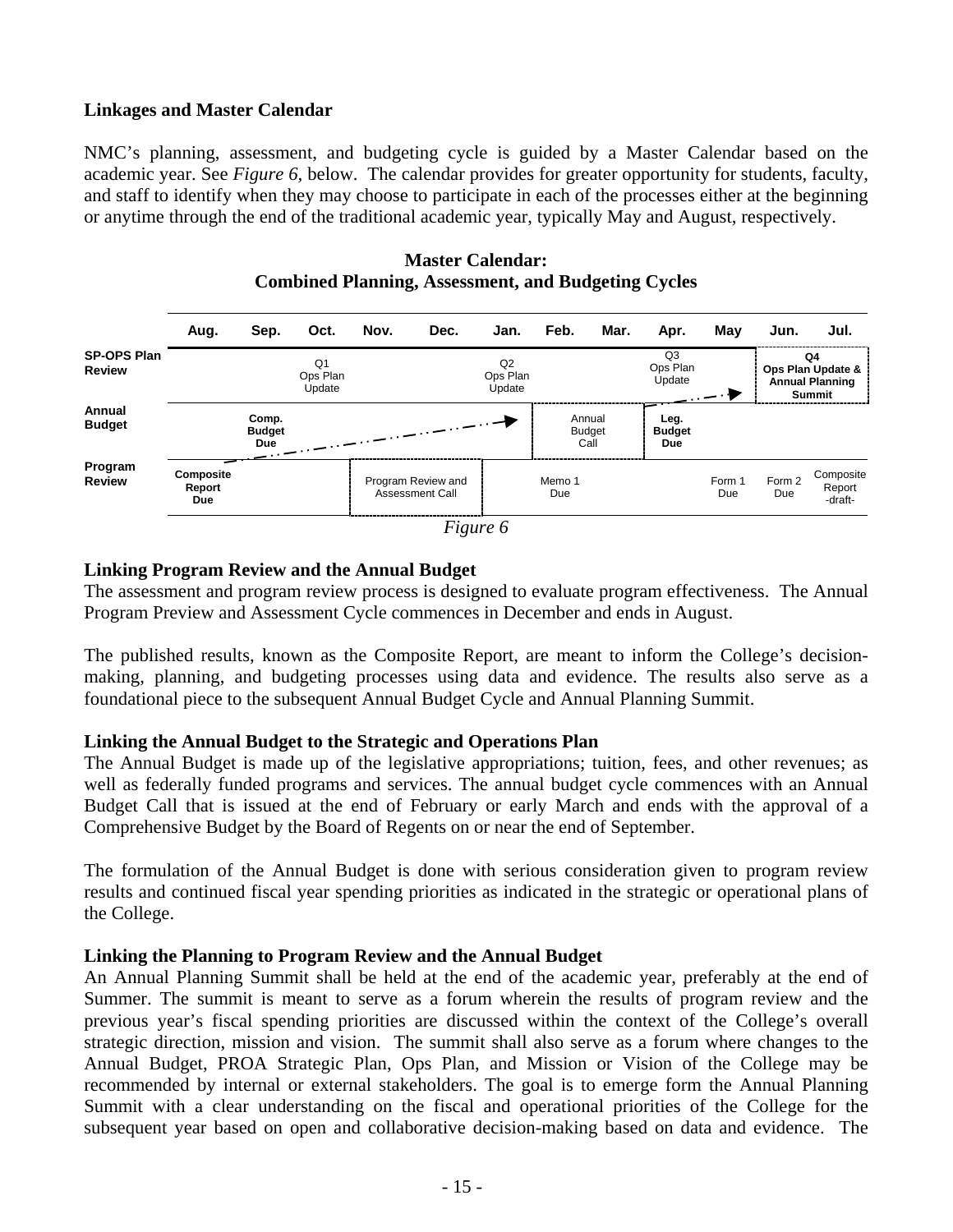results of any proposed changes shall be widely communicated and acted upon using the shared governance structure and processes as provided for in this guide.

NMC's articulation of institutional planning, assessment, and budgeting processes and use of results clearly demonstrates how the strategic direction, operational activities, and fiscal priorities of academic, student, and administrative services are linked.

Ultimately, all decisions are made for the improvement of courses, programs, and overall institutional effectiveness.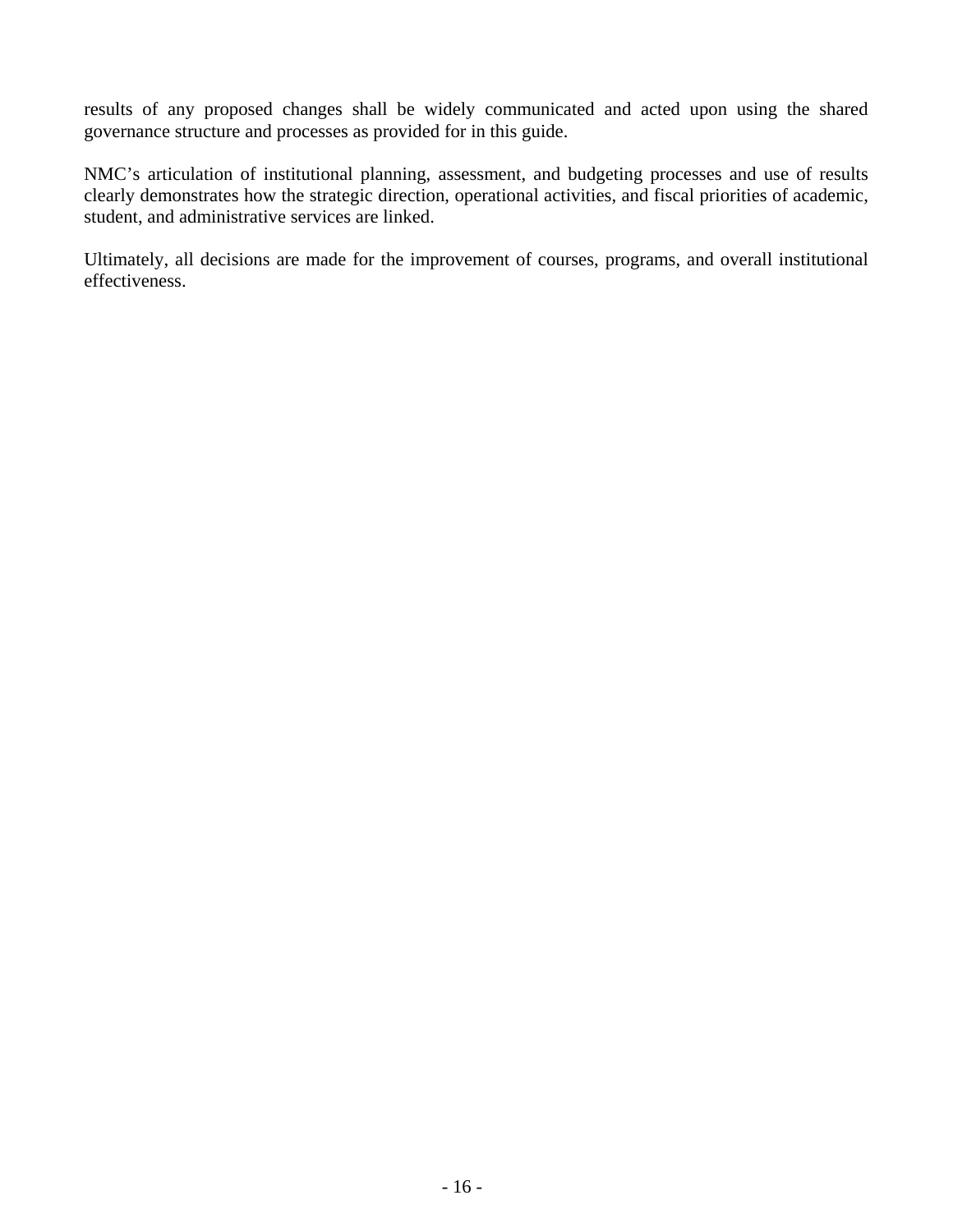## **Summary**

This *Institutional Excellence Guide* is meant to reflect the collective contributions of the students, faculty and staff in defining the College's organizational shared governance structure and planning, assessment, and budgeting processes. This guide specifies the structure and manner in which individuals may bring forward ideas and work together on issues that affect the academic and student support goals of NMC.

This guide was reviewed and adopted by College Council and is inclusive of input from the ASNMC, Faculty Senate, and Staff Senate. Further, as part of the College's commitment to continuous improvement, this guide in addition to the Planning Handbook, Budget Process Manual, and SLOCIP, shall be reviewed on an annual basis at the conclusion of each cycle. Any recommendations for improvement shall go through the shared governance process.

All bodies affirm that the College Council, as the shared governance body of the Northern Marianas College, and its standing committees as established allow for ample, fair, and equitable participation n decision-making matters affecting all constituencies of the College.

Further, the planning, assessment, and budgeting processes described in this guide are believed to be institutionally appropriate and shall serve as the standard operating procedure for the College.

The shared governance structure in addition to the planning, assessment and budgeting processes as stipulated herein shall guide developments to the PROA-SP Strategic Goals and Priority Initiatives, corresponding Operational Plans, curricular changes, and in the allocation of human, physical, technology, and financial resources of the College. More so, this guide is to ensure that decision-making is evidence-based, inclusive, and widely communicated towards the continuous improvement of student learning, teaching, and institutional effectiveness.

## **References**

- 1. WASC Standard IV
- 2. WASC Recommendations
- 3. NMC-BOR Operations Policy 1026
- 4. NMC BOR Operations Policy 1030
- 5. NMC BOR Educational Program Policy 3100
- 6. NMC BOR Student Development Policy 8004.1
- 7. Governance Councils, Committees, and Groups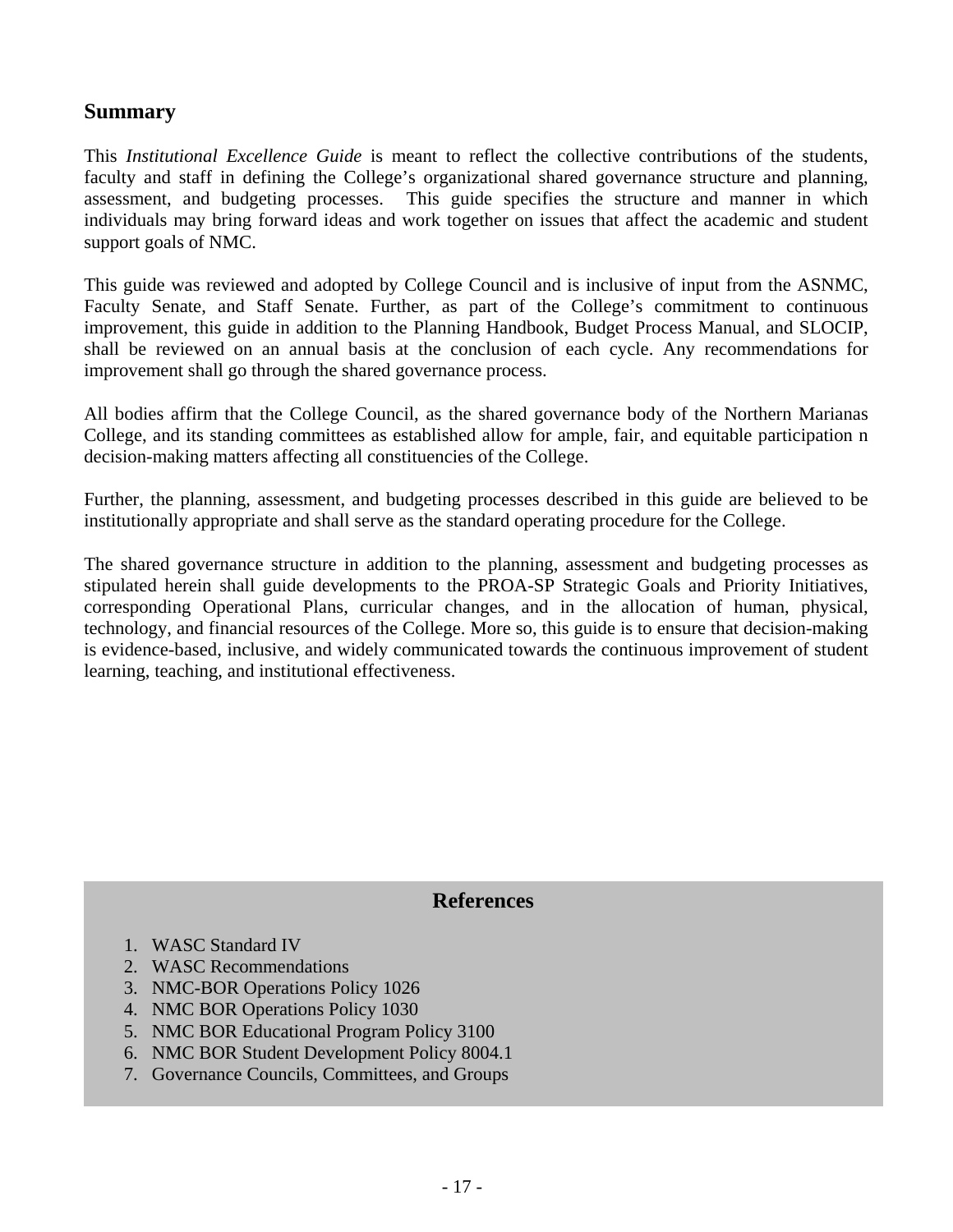# **Appendix A:**

## **Governance Councils, Committees, and Groups**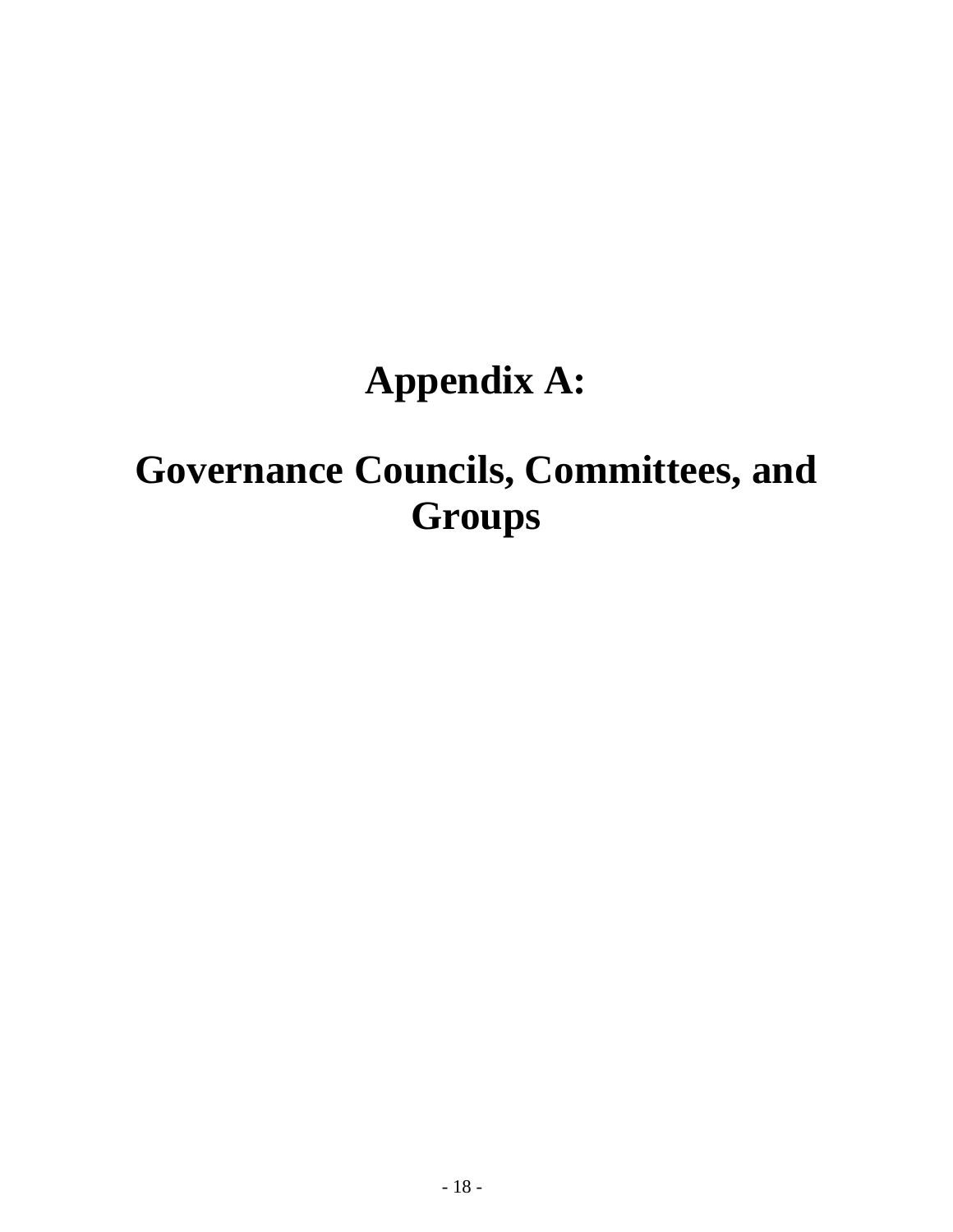| <b>COLLEGE COUNCIL</b> |                                                                                                                                                                                                                                                                                                                                                                                                                                                                                                                                                                                                                       |  |  |  |
|------------------------|-----------------------------------------------------------------------------------------------------------------------------------------------------------------------------------------------------------------------------------------------------------------------------------------------------------------------------------------------------------------------------------------------------------------------------------------------------------------------------------------------------------------------------------------------------------------------------------------------------------------------|--|--|--|
| <b>Charge/Mission</b>  | The College Council is the recognized shared governance structure<br>for the College that serves as the primary advisory body to the<br>President on issues related to the ongoing operations of the College.<br>The College Council's membership is representative of all<br>constituencies of the College.                                                                                                                                                                                                                                                                                                          |  |  |  |
|                        | Further, the College Council in keeping with the Board Policy for<br>shared governance shall:                                                                                                                                                                                                                                                                                                                                                                                                                                                                                                                         |  |  |  |
|                        | ensure that the different constituencies of the College<br>$\bullet$<br>Community participate in the development of revised and/or<br>new policies for review and action by the Board.<br>ensure that the different constituencies of the College<br>$\bullet$<br>Community participate in the development of administrative<br>procedures for the President's action.                                                                                                                                                                                                                                                |  |  |  |
|                        | And in keeping with the direction of the President for shared<br>governance, the College Council shall:                                                                                                                                                                                                                                                                                                                                                                                                                                                                                                               |  |  |  |
|                        | ensure that appropriate members of the College community<br>$\bullet$<br>participate in the development of annual budgets, annual<br>strategic plans, new programs and services, and major<br>facilities planning prior to adoption by college officials.<br>ensure that all members of the college community have<br>$\bullet$<br>access to information regarding ongoing developments and<br>issues and that there is an open forum for full participation in<br>decision-making of areas defined under the Board and CNMI<br>policy, as well as administratively and mutually agreed<br>shared governance matters. |  |  |  |
|                        | <b>Responsibility.</b> Through the member's own individual contributions<br>and by representing their constituencies, the College Council shall<br>serve to advise the President on matters relative but not limited to:                                                                                                                                                                                                                                                                                                                                                                                              |  |  |  |
|                        | Policy and administrative procedures formulation and<br>$\bullet$<br>revision<br>Problem identification, analysis and resolution<br>Process review<br>Information collection and distribution<br>٠<br>Institutional planning and assessment<br>$\bullet$<br>Management and allocation of resources<br>$\bullet$<br>Budgeting and allocation of resources<br>Academic programs: new, closure, and inactive status<br>$\bullet$<br>Accreditation and Self-Study<br>Physical and technological resources                                                                                                                 |  |  |  |
|                        | The College Council is the umbrella organization for all other bodies<br>of the College and also serves as the coordinating body for receiving<br>and sharing information from and among the constituencies and the<br>President.                                                                                                                                                                                                                                                                                                                                                                                     |  |  |  |
|                        | The College Council may also review matters brought to the agenda<br>by the President or any other council, committee, working group, or<br>task force.                                                                                                                                                                                                                                                                                                                                                                                                                                                               |  |  |  |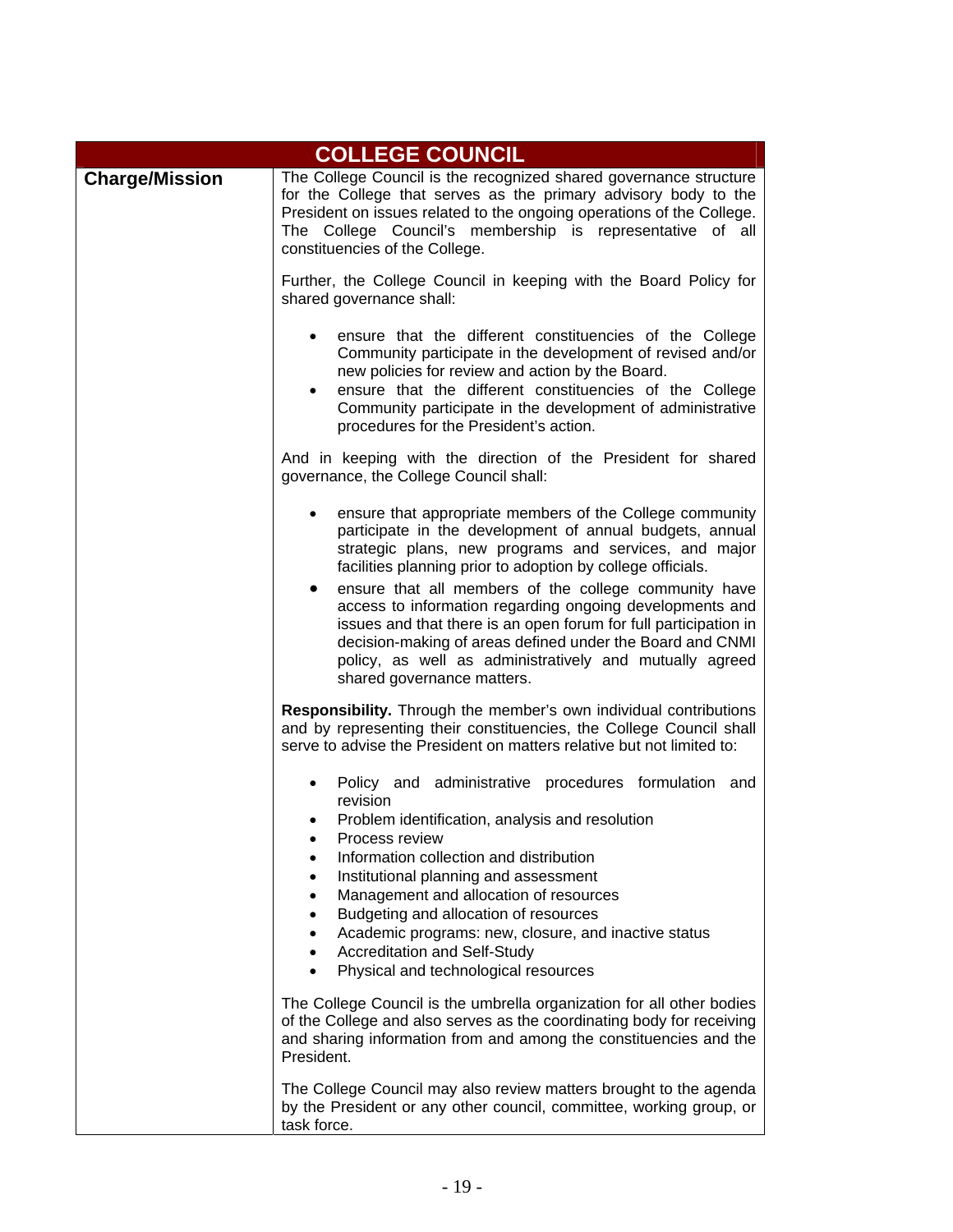| <b>Authority</b>               | Authority is derived from Northern Marianas College Board<br>Operations Policy 1026, "Institutional Governance."                                                                                                                                                                                                                                                                                                                                                                                                                                                                                                                                                                                   |  |  |  |  |
|--------------------------------|----------------------------------------------------------------------------------------------------------------------------------------------------------------------------------------------------------------------------------------------------------------------------------------------------------------------------------------------------------------------------------------------------------------------------------------------------------------------------------------------------------------------------------------------------------------------------------------------------------------------------------------------------------------------------------------------------|--|--|--|--|
| Chairperson                    | <b>NMC President</b>                                                                                                                                                                                                                                                                                                                                                                                                                                                                                                                                                                                                                                                                               |  |  |  |  |
| <b>Composition</b>             | 2 Students (ASNMC President and 1 student appointed by ASNMC)<br>6 Faculty (Faculty Senate President and 5 faculty members<br>appointed by Faculty Senate)<br>4 Staff (Staff Senate President and 3 staff members appointed by<br><b>Staff Senate)</b><br>9 Administrators, appointed by the President:<br>Dean of Academic Programs and Services<br>Dean of Student Services<br>Dean of Community Programs and Services<br>Chief Financial and Administrative Officer<br>Director of Institutional Effectiveness<br>Director of Institutional Advancement<br>Director of Information Technology<br>Program Coordinator, Rota Instructional Site<br>Program Coordinator, Tinian Instructional Site |  |  |  |  |
| <b>Ex-Officio</b><br>Member(s) | None                                                                                                                                                                                                                                                                                                                                                                                                                                                                                                                                                                                                                                                                                               |  |  |  |  |
| <b>Meeting Schedule</b>        | Monthly or as needed                                                                                                                                                                                                                                                                                                                                                                                                                                                                                                                                                                                                                                                                               |  |  |  |  |
| <b>Adopted</b>                 |                                                                                                                                                                                                                                                                                                                                                                                                                                                                                                                                                                                                                                                                                                    |  |  |  |  |
| <b>Revised</b>                 |                                                                                                                                                                                                                                                                                                                                                                                                                                                                                                                                                                                                                                                                                                    |  |  |  |  |
| <b>Notes</b>                   |                                                                                                                                                                                                                                                                                                                                                                                                                                                                                                                                                                                                                                                                                                    |  |  |  |  |
|                                |                                                                                                                                                                                                                                                                                                                                                                                                                                                                                                                                                                                                                                                                                                    |  |  |  |  |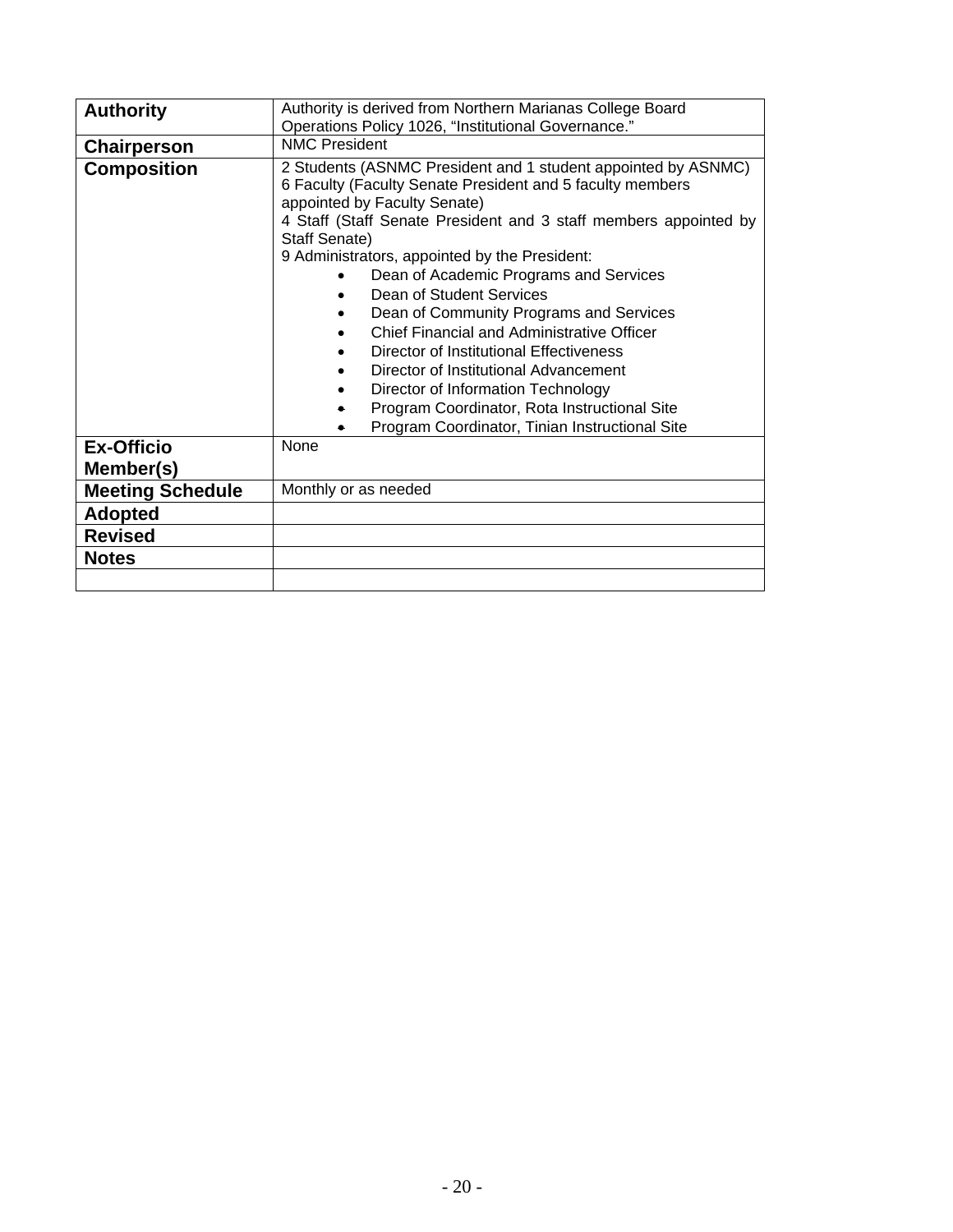| PLANNING, PROGRAM REVIEW AND OUTCOMES |                                                                                                                                                                                                                                                                                                                                                                                                                                                                                                                                                                                                               |  |  |  |
|---------------------------------------|---------------------------------------------------------------------------------------------------------------------------------------------------------------------------------------------------------------------------------------------------------------------------------------------------------------------------------------------------------------------------------------------------------------------------------------------------------------------------------------------------------------------------------------------------------------------------------------------------------------|--|--|--|
|                                       | <b>ASSESSMENT COMMITTEE (PROAC)</b>                                                                                                                                                                                                                                                                                                                                                                                                                                                                                                                                                                           |  |  |  |
|                                       | A Standing Committee of the College Council                                                                                                                                                                                                                                                                                                                                                                                                                                                                                                                                                                   |  |  |  |
| <b>Charge/Mission</b>                 | PROAC is an important part of NMC's ongoing efforts to improve the<br>quality of instruction and support services through a systematic<br>process of planning and assessment. This Committee is tasked with<br>building and sustaining a campus-wide culture of evidence and shall<br>concern itself with matters relative to accreditation and assessment<br>and with monitoring the fidelity of initiatives and other actions being<br>implemented as recommended through program review, other<br>means of assessment, and as provided in NMC's strategic plan or<br>other plans generated by the College. |  |  |  |
|                                       | Articles and bylaws establish membership and responsibilities of the<br>organization.                                                                                                                                                                                                                                                                                                                                                                                                                                                                                                                         |  |  |  |
| <b>Authority</b>                      | Student Learning Outcomes Comprehensive Implementation<br>Program (SLOCIP)                                                                                                                                                                                                                                                                                                                                                                                                                                                                                                                                    |  |  |  |
| Chairperson                           | Director, Office of Institutional Effectiveness                                                                                                                                                                                                                                                                                                                                                                                                                                                                                                                                                               |  |  |  |
| <b>Composition</b>                    | Student (Appointed by ASNMC)<br><b>NMC President</b><br>Dean, Academic Programs and Services<br>Dean, Student Services<br>Dean, Community Programs and Services<br><b>Chief Financial and Administrative Officer</b><br>Staff Representative, Rota Instructional Site<br>Staff Representative, Tinian Instructional Site<br>Faculty Representative, School of Education<br>Vice President of the Faculty Senate and 3 Faculty (Appointed by<br>the Faculty Senate)<br>Faculty Representative, Academic Council<br>Vice President of the Staff Senate                                                          |  |  |  |
| <b>Ex-Officio</b>                     | <b>None</b>                                                                                                                                                                                                                                                                                                                                                                                                                                                                                                                                                                                                   |  |  |  |
| Member(s)                             |                                                                                                                                                                                                                                                                                                                                                                                                                                                                                                                                                                                                               |  |  |  |
| <b>Meeting Schedule</b>               | Monthly or as needed                                                                                                                                                                                                                                                                                                                                                                                                                                                                                                                                                                                          |  |  |  |
| <b>Adopted</b>                        |                                                                                                                                                                                                                                                                                                                                                                                                                                                                                                                                                                                                               |  |  |  |
| <b>Revised</b>                        |                                                                                                                                                                                                                                                                                                                                                                                                                                                                                                                                                                                                               |  |  |  |
| <b>Notes</b>                          |                                                                                                                                                                                                                                                                                                                                                                                                                                                                                                                                                                                                               |  |  |  |
|                                       |                                                                                                                                                                                                                                                                                                                                                                                                                                                                                                                                                                                                               |  |  |  |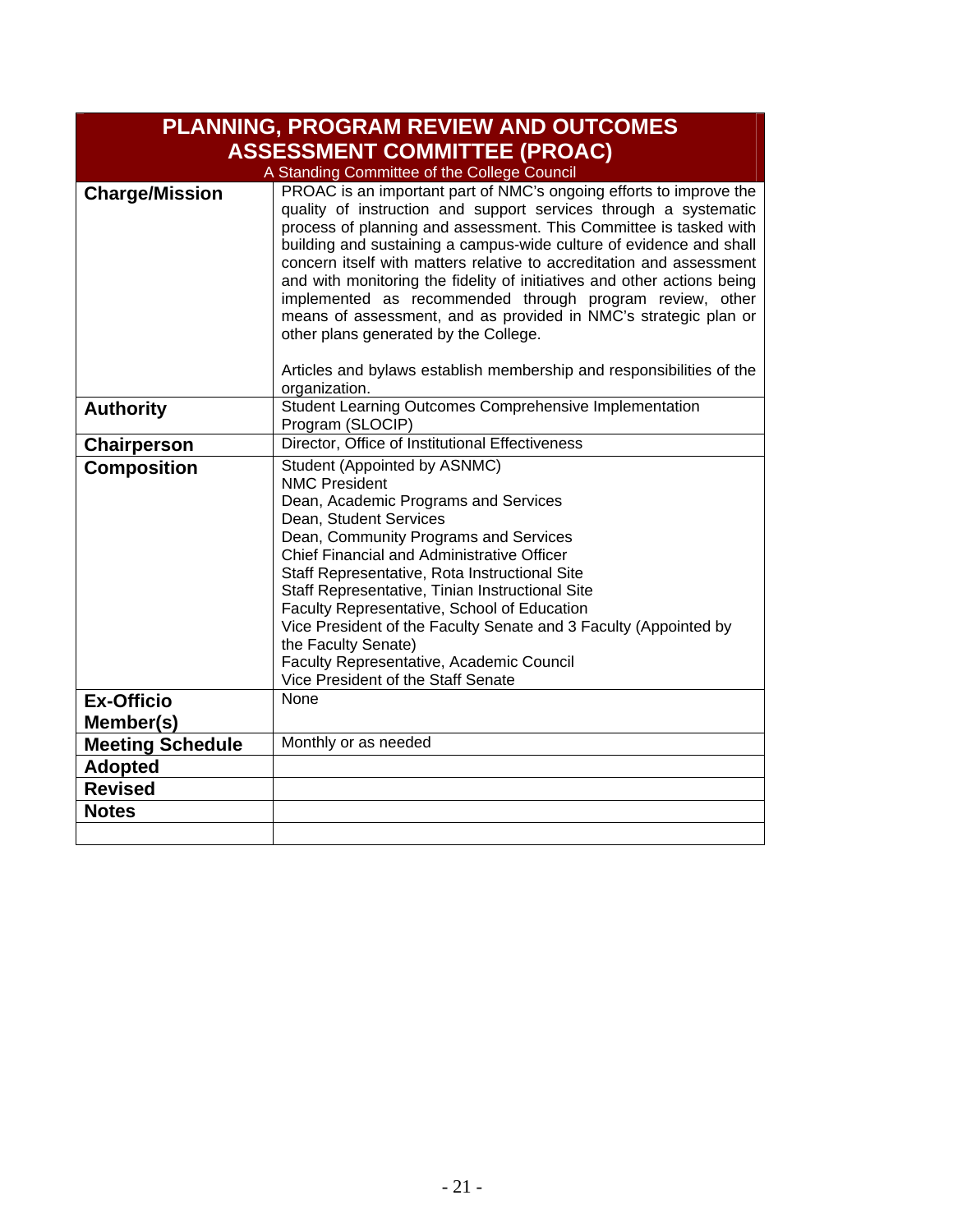| <b>BUDGET AND FINANCE COMMITTEE</b> |                                                                                                                                                                                                                                                                                                                                                                                                                                                                                                      |  |  |  |
|-------------------------------------|------------------------------------------------------------------------------------------------------------------------------------------------------------------------------------------------------------------------------------------------------------------------------------------------------------------------------------------------------------------------------------------------------------------------------------------------------------------------------------------------------|--|--|--|
|                                     | A Standing Committee of the College Council                                                                                                                                                                                                                                                                                                                                                                                                                                                          |  |  |  |
| <b>Charge/Mission</b>               | The Budget and Finance Committee is responsible for reviewing,<br>approving and advising the President on all financial matters. It is<br>charged with aligning institutional priorities with the allocation of<br>resources; reviewing and adjusting the budget in accordance with<br>present circumstances and future projections; and for producing<br>reports required by the membership. This Committee is chaired by<br>the Chief Financial and Administrative Officer.                        |  |  |  |
| <b>Authority</b>                    | Authority is derived from Northern Marianas College Board of<br>Regents Operations Policy 1026, "Institutional Governance."                                                                                                                                                                                                                                                                                                                                                                          |  |  |  |
| Chairperson                         | Chief Financial and Administrative Officer (CFAO)                                                                                                                                                                                                                                                                                                                                                                                                                                                    |  |  |  |
| <b>Composition</b>                  | <b>NMC President</b><br><b>Budget Officer</b><br>Program Coordinator, Tinian Instructional Site<br>Program Coordinator, Rota Instructional Site<br>3 Faculty (Appointed by Faculty Senate)<br><b>Staff Senate Representative</b><br>Director of Institutional Advancement<br>Director of Institutional Effectiveness<br>Director of Information Technology<br>Representative, Student Services (Appointed by the Dean of Student<br>Services)<br><b>ASNMC Treasurer</b><br><b>Enrollment Manager</b> |  |  |  |
| <b>Ex-Officio</b>                   | Dean, Academic Programs and Services                                                                                                                                                                                                                                                                                                                                                                                                                                                                 |  |  |  |
| Member(s)                           | Dean, Community Programs and Services<br>Dean, Student Services                                                                                                                                                                                                                                                                                                                                                                                                                                      |  |  |  |
| <b>Meeting Schedule</b>             | Monthly or as needed                                                                                                                                                                                                                                                                                                                                                                                                                                                                                 |  |  |  |
| <b>Adopted</b>                      |                                                                                                                                                                                                                                                                                                                                                                                                                                                                                                      |  |  |  |
| <b>Revised</b>                      |                                                                                                                                                                                                                                                                                                                                                                                                                                                                                                      |  |  |  |
| <b>Notes</b>                        |                                                                                                                                                                                                                                                                                                                                                                                                                                                                                                      |  |  |  |
|                                     |                                                                                                                                                                                                                                                                                                                                                                                                                                                                                                      |  |  |  |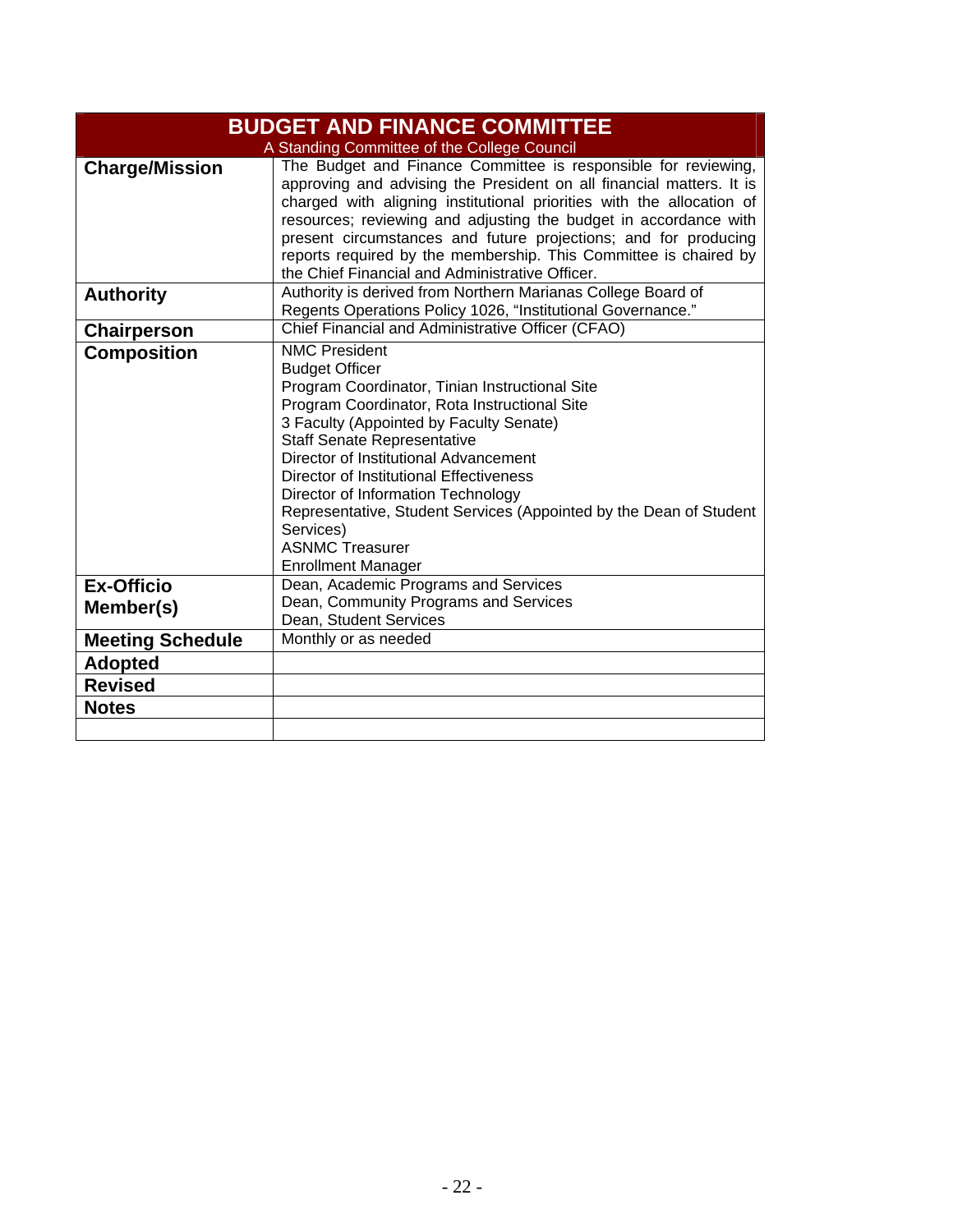| <b>ASSOCIATED STUDENTS OF THE</b><br><b>NORTHERN MARIANAS COLLEGE (ASNMC)</b> |                                                                                                                                                                                                                                                                                                                                                                                                                                                       |  |  |  |
|-------------------------------------------------------------------------------|-------------------------------------------------------------------------------------------------------------------------------------------------------------------------------------------------------------------------------------------------------------------------------------------------------------------------------------------------------------------------------------------------------------------------------------------------------|--|--|--|
| <b>Charge/Mission</b>                                                         | The Associated Students of the Northern Marianas College serves<br>as the representative body of all students enrolled at the College.<br>The ASNMC acts on behalf of and serves as a forum for all students,<br>and is directly involved in shared governance and participatory<br>decision-making through a voting membership on the College<br>Council. The President of the ASNMC sits on the Board of Regents<br>as a nonvoting honorary member. |  |  |  |
| <b>Authority</b>                                                              | Board of Regents Policy No. 8004.1                                                                                                                                                                                                                                                                                                                                                                                                                    |  |  |  |
| <b>Chairperson</b>                                                            | <b>ASNMC President</b>                                                                                                                                                                                                                                                                                                                                                                                                                                |  |  |  |
| <b>Composition</b>                                                            | <b>ASNMC President</b><br><b>ASNMC Vice President</b><br><b>ASNMC Secretary</b><br><b>ASNMC Treasurer</b>                                                                                                                                                                                                                                                                                                                                             |  |  |  |
| <b>Ex-Officio</b><br>Member(s)                                                | <b>None</b>                                                                                                                                                                                                                                                                                                                                                                                                                                           |  |  |  |
| <b>Meeting Schedule</b>                                                       | Monthly or as needed                                                                                                                                                                                                                                                                                                                                                                                                                                  |  |  |  |
| <b>Adopted</b>                                                                |                                                                                                                                                                                                                                                                                                                                                                                                                                                       |  |  |  |
| <b>Revised</b>                                                                |                                                                                                                                                                                                                                                                                                                                                                                                                                                       |  |  |  |
| <b>Notes</b>                                                                  |                                                                                                                                                                                                                                                                                                                                                                                                                                                       |  |  |  |
|                                                                               |                                                                                                                                                                                                                                                                                                                                                                                                                                                       |  |  |  |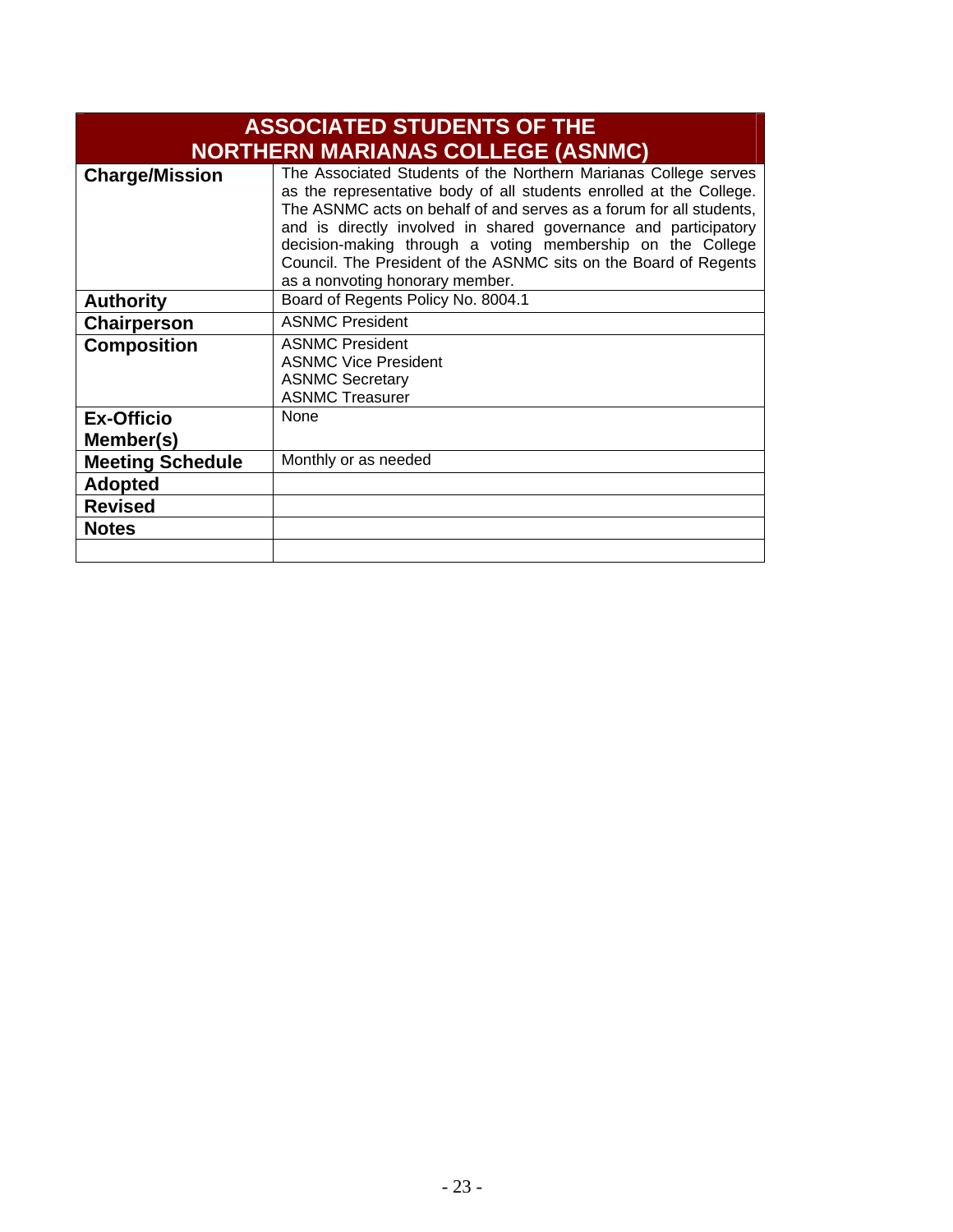|                         | <b>FACULTY SENATE</b>                                                                                                                                                                                                                                                                                                                                                                                                                                                                                                                                                                                                                                                                                                                                                                          |
|-------------------------|------------------------------------------------------------------------------------------------------------------------------------------------------------------------------------------------------------------------------------------------------------------------------------------------------------------------------------------------------------------------------------------------------------------------------------------------------------------------------------------------------------------------------------------------------------------------------------------------------------------------------------------------------------------------------------------------------------------------------------------------------------------------------------------------|
| <b>Charge/Mission</b>   | The Faculty Senate is the official representative body and legislative<br>body of the Faculty Assembly of NMC. The Faculty Senate acts on<br>behalf of the faculty, and it is accountable to the Faculty Assembly<br>for its actions. The Faculty Senate performs the following functions<br>in the governance process of NMC: (1) initiates, develops, and<br>reviews policies on academic and administrative matters of NMC;<br>(2) provides advisory comment on proposed Board of Regents<br>policies on academic and administrative matters prior to their<br>adoption by the Board of Regents; (3) participates in maintaining the<br>integrity of the academic processes of NMC. (from the Constitution<br>of the Faculty Assembly of Northern Marianas College, Article II-<br>Purpose) |
|                         | In participating in the governance process of NMC, the Faculty<br>Senate has voting representation on the College Council, and the<br>Faculty Senate President serves as a nonvoting honorary member of<br>the Board of Regents.                                                                                                                                                                                                                                                                                                                                                                                                                                                                                                                                                               |
| <b>Authority</b>        | NMC Board of Regents Policy 3100                                                                                                                                                                                                                                                                                                                                                                                                                                                                                                                                                                                                                                                                                                                                                               |
| <b>Chairperson</b>      | <b>Faculty Senate President</b>                                                                                                                                                                                                                                                                                                                                                                                                                                                                                                                                                                                                                                                                                                                                                                |
| <b>Composition</b>      | Nine members. Five members are elected at-large by the faculty,<br>and the faculty of each of the following divisions of NMC elect one<br>member to represent that division:<br><b>Academic Programs and Services</b><br>School of Education<br>п<br><b>Student Services</b><br>Community Programs and Services.                                                                                                                                                                                                                                                                                                                                                                                                                                                                               |
| <b>Ex-Officio</b>       | None                                                                                                                                                                                                                                                                                                                                                                                                                                                                                                                                                                                                                                                                                                                                                                                           |
| Member(s))              |                                                                                                                                                                                                                                                                                                                                                                                                                                                                                                                                                                                                                                                                                                                                                                                                |
| <b>Meeting Schedule</b> | Every Tuesday during the Fall and Spring Semesters. Meetings are<br>held as needed during other times.                                                                                                                                                                                                                                                                                                                                                                                                                                                                                                                                                                                                                                                                                         |
| <b>Adopted</b>          |                                                                                                                                                                                                                                                                                                                                                                                                                                                                                                                                                                                                                                                                                                                                                                                                |
| <b>Revised</b>          |                                                                                                                                                                                                                                                                                                                                                                                                                                                                                                                                                                                                                                                                                                                                                                                                |
| <b>Notes</b>            |                                                                                                                                                                                                                                                                                                                                                                                                                                                                                                                                                                                                                                                                                                                                                                                                |
|                         |                                                                                                                                                                                                                                                                                                                                                                                                                                                                                                                                                                                                                                                                                                                                                                                                |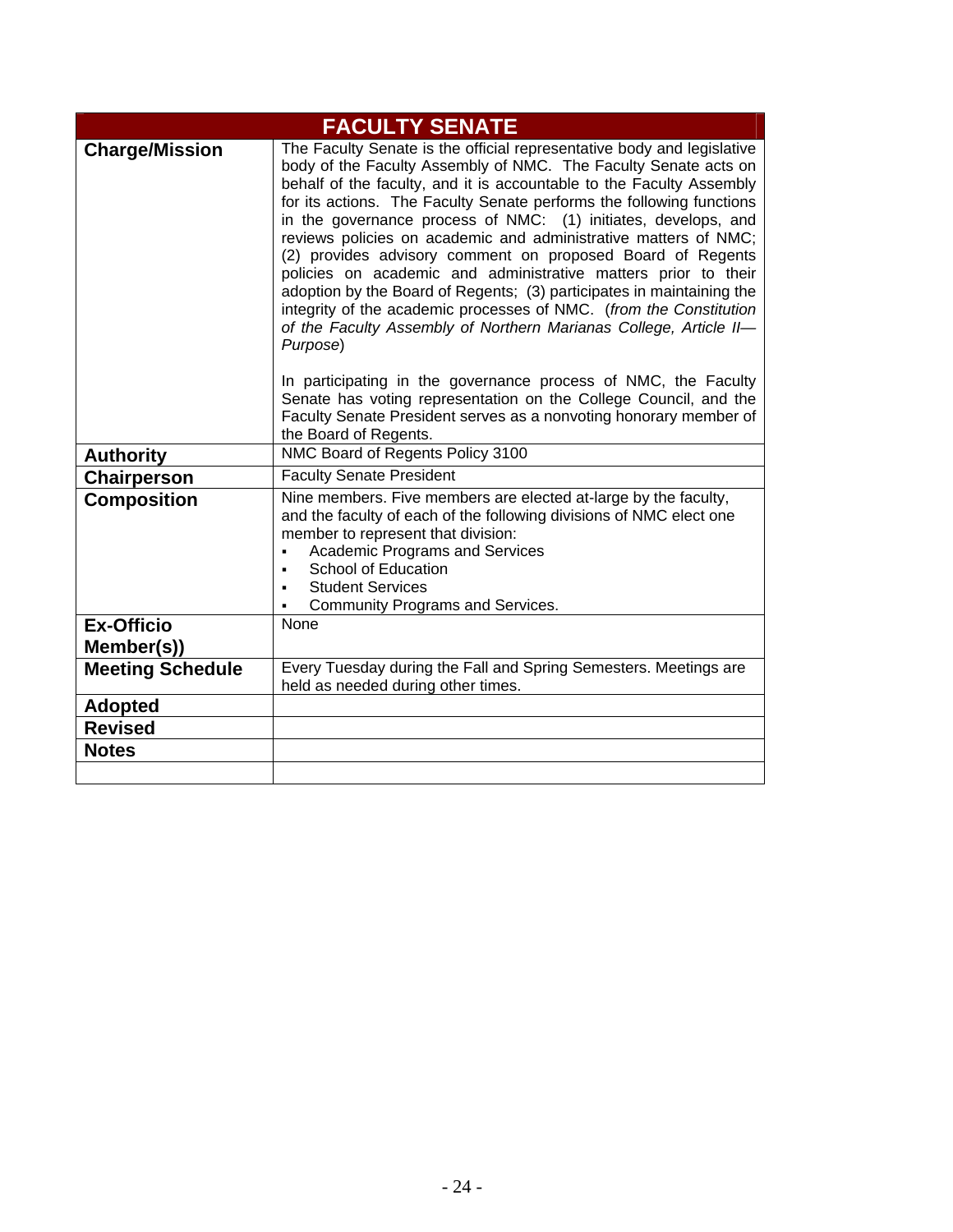| <b>STAFF SENATE</b>     |                                                                                                                                                                                                                                                                                                                                                                                                                                                                                                                                                                                             |
|-------------------------|---------------------------------------------------------------------------------------------------------------------------------------------------------------------------------------------------------------------------------------------------------------------------------------------------------------------------------------------------------------------------------------------------------------------------------------------------------------------------------------------------------------------------------------------------------------------------------------------|
| <b>Charge/Mission</b>   | The Staff Senate serves as the official representative body of the<br>Staff Assembly. The Staff Senate acts on the Assembly's behalf in<br>its relations with the college, and is accountable to the Assembly for<br>its actions. The Senate provides an open forum for the concerns<br>brought to it by the Assembly. The Senate also directly participates<br>in the governance of the college by assisting in determining the need<br>developing, and<br>initiating<br>and<br>reviewing<br>policies<br>for.<br><b>on</b><br>administrative matters affecting the welfare of the College. |
|                         | The Senate also participates in maintaining the integrity of academic<br>processes of the College. Policies concerning matters considered by<br>the Board of Regents are reviewed by the Senate for advisory<br>comment prior to their adoption.                                                                                                                                                                                                                                                                                                                                            |
| <b>Authority</b>        |                                                                                                                                                                                                                                                                                                                                                                                                                                                                                                                                                                                             |
| Chairperson             | <b>Staff Senate President</b>                                                                                                                                                                                                                                                                                                                                                                                                                                                                                                                                                               |
| <b>Composition</b>      | Nine members. Four members are elected at-large by the staff<br>assembly, and the staff of each of the following divisions of NMC<br>elect one member to represent that division: Academic Programs<br>and Services, Student Services, and Community Programs and<br>Services, Department of Finance and Administrative Services, and<br>Office of the President                                                                                                                                                                                                                            |
| <b>Ex-Officio</b>       | <b>None</b>                                                                                                                                                                                                                                                                                                                                                                                                                                                                                                                                                                                 |
| Member(s)               | Every first Tuesday of the month. Meetings are held as needed                                                                                                                                                                                                                                                                                                                                                                                                                                                                                                                               |
| <b>Meeting Schedule</b> | during other times.                                                                                                                                                                                                                                                                                                                                                                                                                                                                                                                                                                         |
| <b>Adopted</b>          |                                                                                                                                                                                                                                                                                                                                                                                                                                                                                                                                                                                             |
| <b>Revised</b>          |                                                                                                                                                                                                                                                                                                                                                                                                                                                                                                                                                                                             |
| <b>Notes</b>            |                                                                                                                                                                                                                                                                                                                                                                                                                                                                                                                                                                                             |
|                         |                                                                                                                                                                                                                                                                                                                                                                                                                                                                                                                                                                                             |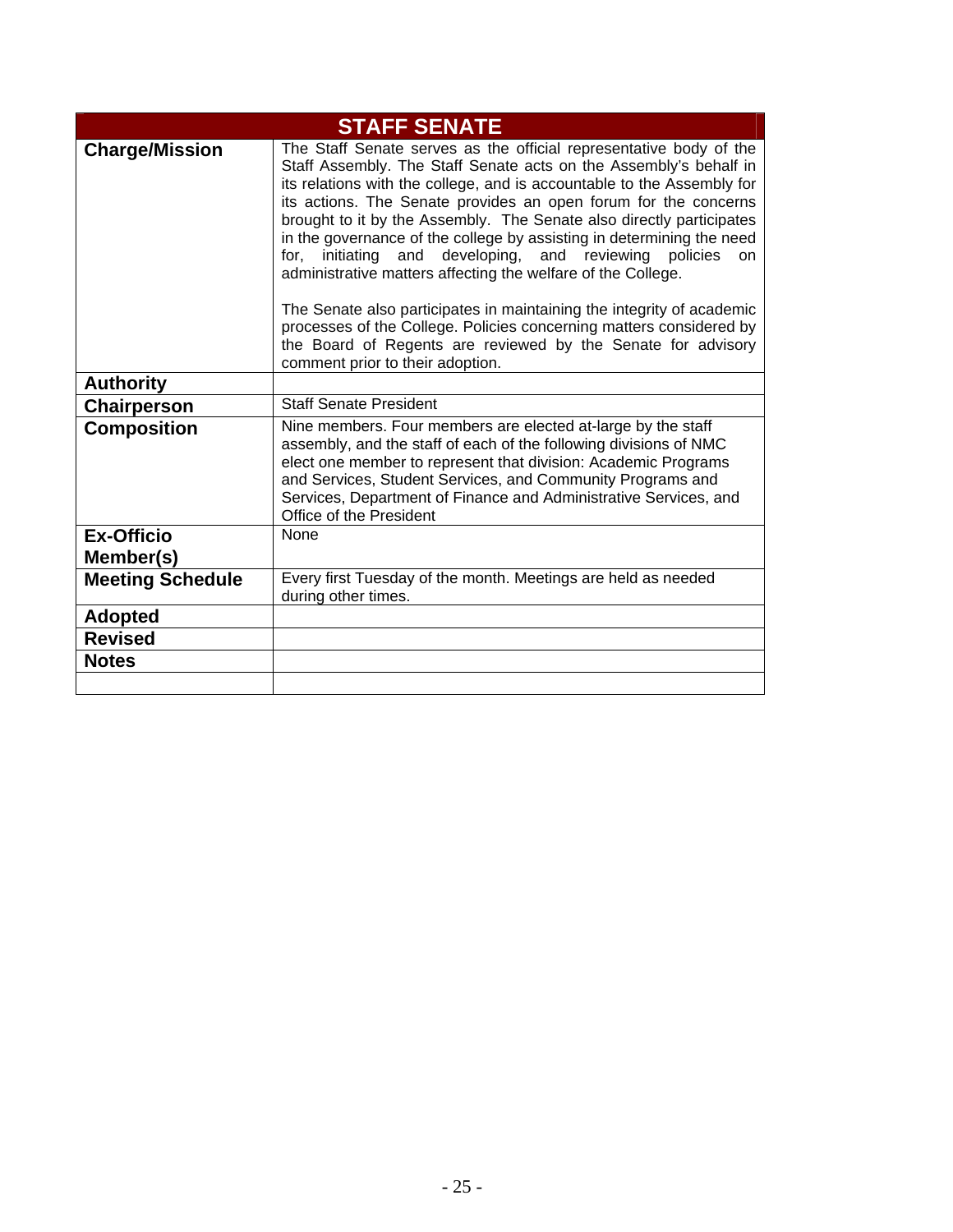| <b>ACADEMIC COUNCIL</b>        |                                                                                                                                                                                                                                                                                                                                                                                                                                                                                                                  |  |
|--------------------------------|------------------------------------------------------------------------------------------------------------------------------------------------------------------------------------------------------------------------------------------------------------------------------------------------------------------------------------------------------------------------------------------------------------------------------------------------------------------------------------------------------------------|--|
| <b>Charge/Mission</b>          | The Academic Council assists the Dean of Academic Programs and<br>Services on all matters related to instructional programs and<br>academic regulations. It reviews and offers advice on the quality of<br>and continued need for various instructional programs, and, as<br>appropriate, offers advice on the deletion of academic programs. It<br>facilitates assessment of Student Learning Outcomes at the course<br>level, and works closely with PROAC on all assessment and<br>program review activities. |  |
| <b>Authority</b>               | <b>BOR Educational Programs Policy 3008</b>                                                                                                                                                                                                                                                                                                                                                                                                                                                                      |  |
| Chairperson                    | Dean, Academic Programs and Services                                                                                                                                                                                                                                                                                                                                                                                                                                                                             |  |
| <b>Composition</b>             | Department Chair, Sciences, Mathematics, Health & Athletics<br>Department Chair, Business<br>Department Chair, Social Sciences and Fine Arts<br>Department Chair, Languages and Humanities<br>Department Chair, Nursing<br>Director, School of Education<br>Director, Counseling Programs and Services                                                                                                                                                                                                           |  |
| <b>Ex-Officio</b><br>Member(s) | President, ASNMC<br>Director, Office of Institutional Effectiveness<br>Director, Office of Admissions and Records<br>Director, Information Technology<br>Program Coordinator, Tinian Instructional Site<br>Program Coordinator, Rota Instructional Site                                                                                                                                                                                                                                                          |  |
| <b>Meeting Schedule</b>        | Weekly or as needed                                                                                                                                                                                                                                                                                                                                                                                                                                                                                              |  |
| <b>Adopted</b>                 | Academic Council Bylaws Adopted Spring 2007                                                                                                                                                                                                                                                                                                                                                                                                                                                                      |  |
| <b>Revised</b>                 |                                                                                                                                                                                                                                                                                                                                                                                                                                                                                                                  |  |
| <b>Notes</b>                   |                                                                                                                                                                                                                                                                                                                                                                                                                                                                                                                  |  |
|                                |                                                                                                                                                                                                                                                                                                                                                                                                                                                                                                                  |  |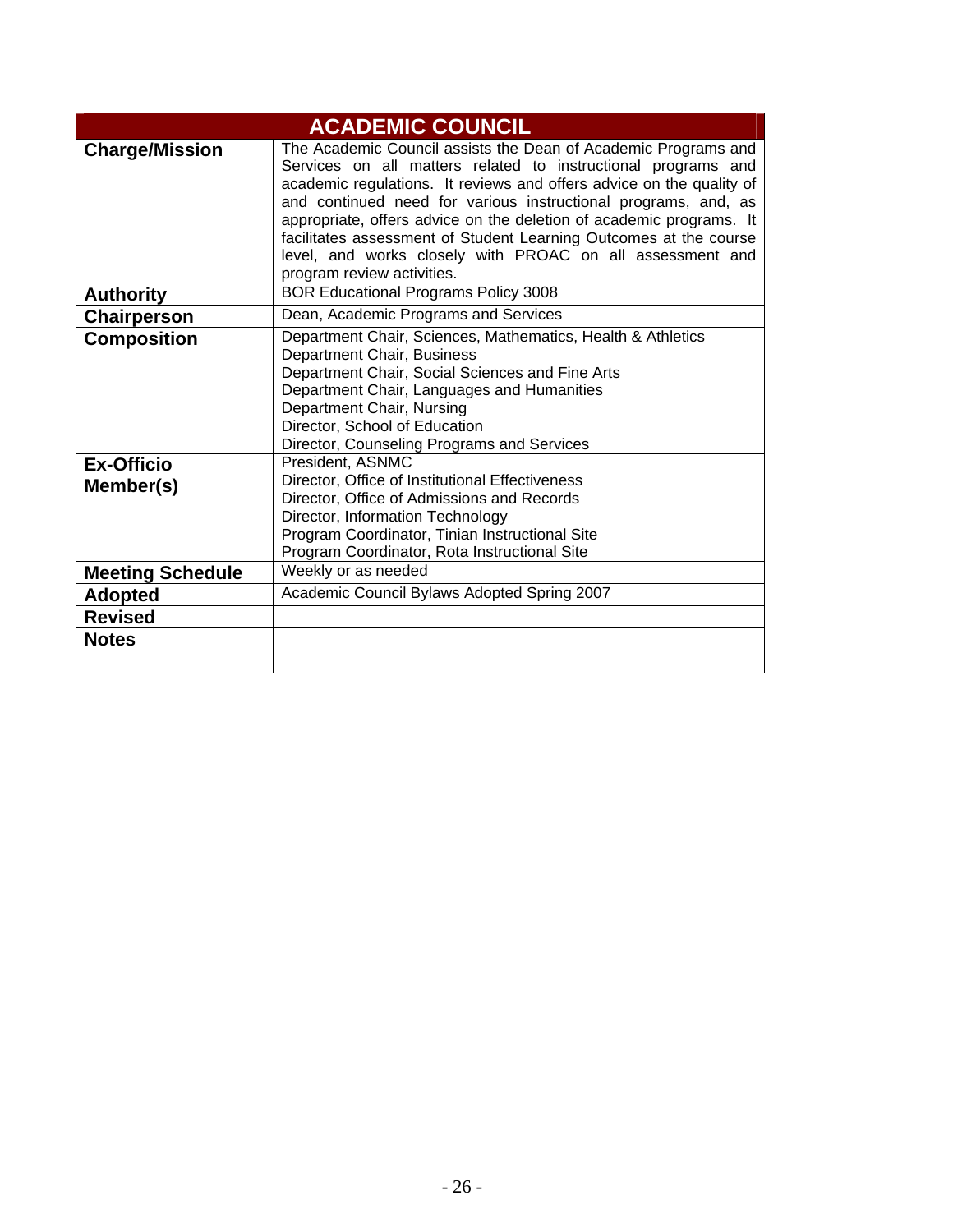| <b>RECRUITMENT TEAM</b> |                                                                                                                                                                                                                                                                                                                                                                                                                                                                                                                 |
|-------------------------|-----------------------------------------------------------------------------------------------------------------------------------------------------------------------------------------------------------------------------------------------------------------------------------------------------------------------------------------------------------------------------------------------------------------------------------------------------------------------------------------------------------------|
| <b>Charge/Mission</b>   | The Recruitment Team plans, executes, and monitors recruitment<br>activities that impact the College's annual enrollment and that attract<br>students from diverse academic, professional, age, and ethnic<br>backgrounds.                                                                                                                                                                                                                                                                                      |
| <b>Authority</b>        | Presidential Memo Dated October 20, 2008                                                                                                                                                                                                                                                                                                                                                                                                                                                                        |
| <b>Chairperson</b>      | Director, Office of Admissions and Records                                                                                                                                                                                                                                                                                                                                                                                                                                                                      |
| <b>Composition</b>      | Representatives from:<br>Office of Admissions and Records<br>Office of Institutional Advancement<br>Academic Programs and Services<br>$\bullet$<br><b>Financial Aid Office</b><br><b>Counseling Programs and Services</b><br><b>COMPASS</b><br>Office of Institutional Effectiveness<br>NMC Alumni Association<br><b>SROTC</b><br>Office of Student Activities and Leadership<br>ASNMC<br>School of Education<br>Program Coordinator, Tinian Instructional Site<br>Program Coordinator, Rota Instructional Site |
| <b>Ex-Officio</b>       | None                                                                                                                                                                                                                                                                                                                                                                                                                                                                                                            |
| Member(s)               |                                                                                                                                                                                                                                                                                                                                                                                                                                                                                                                 |
| <b>Meeting Schedule</b> | Weekly                                                                                                                                                                                                                                                                                                                                                                                                                                                                                                          |
| <b>Adopted</b>          |                                                                                                                                                                                                                                                                                                                                                                                                                                                                                                                 |
| <b>Revised</b>          |                                                                                                                                                                                                                                                                                                                                                                                                                                                                                                                 |
| <b>Notes</b>            |                                                                                                                                                                                                                                                                                                                                                                                                                                                                                                                 |
|                         |                                                                                                                                                                                                                                                                                                                                                                                                                                                                                                                 |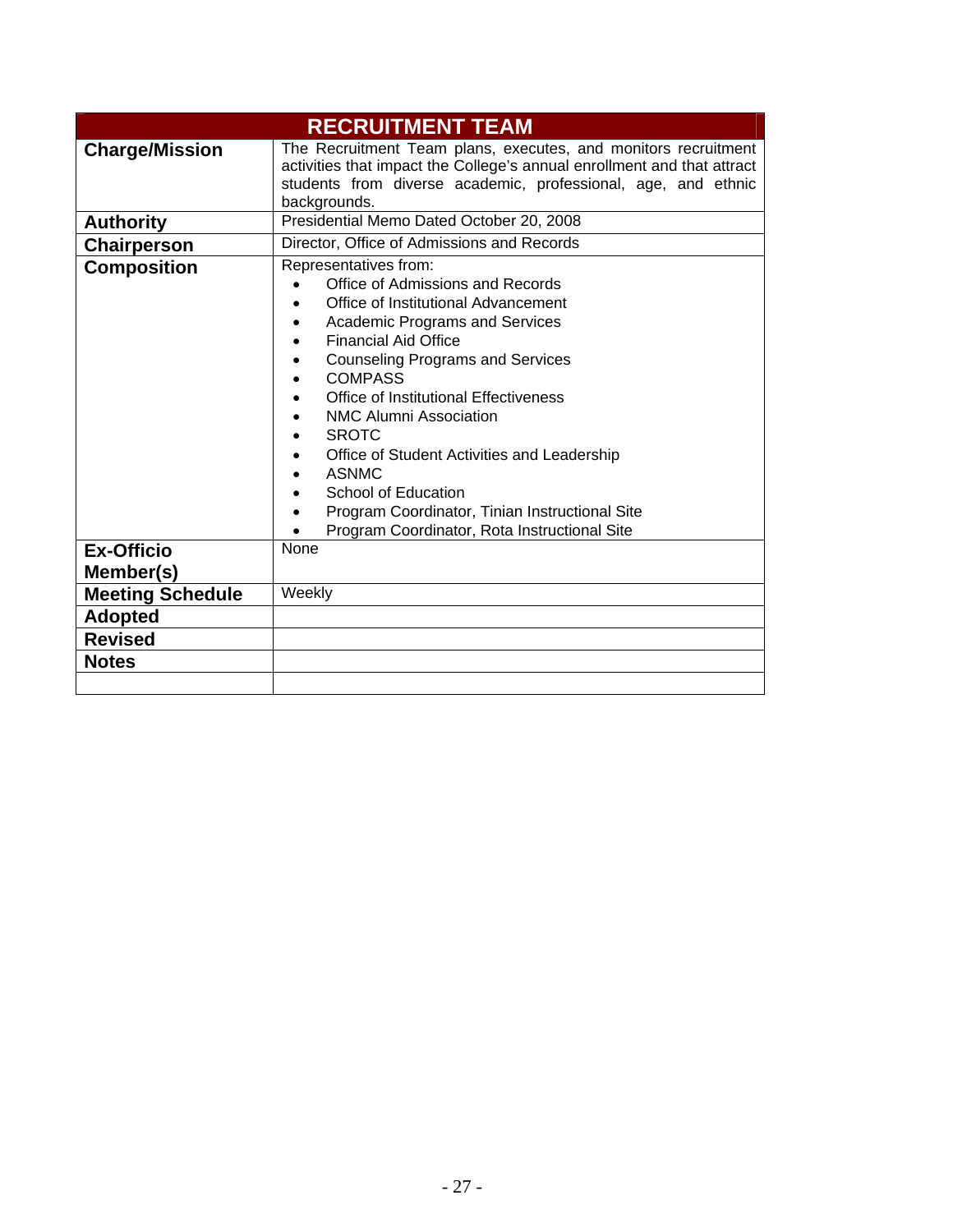| <b>REGISTRATION COMMITTEE</b>        |                                                                                                                                                                                                                                                                                                                                                                                                             |
|--------------------------------------|-------------------------------------------------------------------------------------------------------------------------------------------------------------------------------------------------------------------------------------------------------------------------------------------------------------------------------------------------------------------------------------------------------------|
| <b>Charge/Mission</b>                | The Registration Committee serves to continually improve and<br>enhance the registration process at the College, inform the public<br>about registration periods at the College, and improve the<br>registration process for greater efficiency and effectiveness.                                                                                                                                          |
| <b>Authority</b>                     |                                                                                                                                                                                                                                                                                                                                                                                                             |
| Chairperson                          | Director, Office of Admissions and Records                                                                                                                                                                                                                                                                                                                                                                  |
| <b>Composition</b>                   | Student Representative (Appointed by ASNMC)<br>Dean of Student Services<br>Dean of Academic Programs and Services<br>Director of Counseling Programs and Services<br><b>Financial Aid Officer</b><br>Registrar<br><b>Marketing Manager</b><br><b>Chief Accountant</b><br>Chairs of the Academic Departments<br>Director, School of Education<br>Systems Administrator (IS)<br>Institutional Researcher, OIE |
| <b>Ex-Officio</b>                    |                                                                                                                                                                                                                                                                                                                                                                                                             |
| Member(s)<br><b>Meeting Schedule</b> | Monthly or as needed                                                                                                                                                                                                                                                                                                                                                                                        |
| <b>Adopted</b>                       |                                                                                                                                                                                                                                                                                                                                                                                                             |
| <b>Revised</b>                       |                                                                                                                                                                                                                                                                                                                                                                                                             |
| <b>Notes</b>                         |                                                                                                                                                                                                                                                                                                                                                                                                             |
|                                      |                                                                                                                                                                                                                                                                                                                                                                                                             |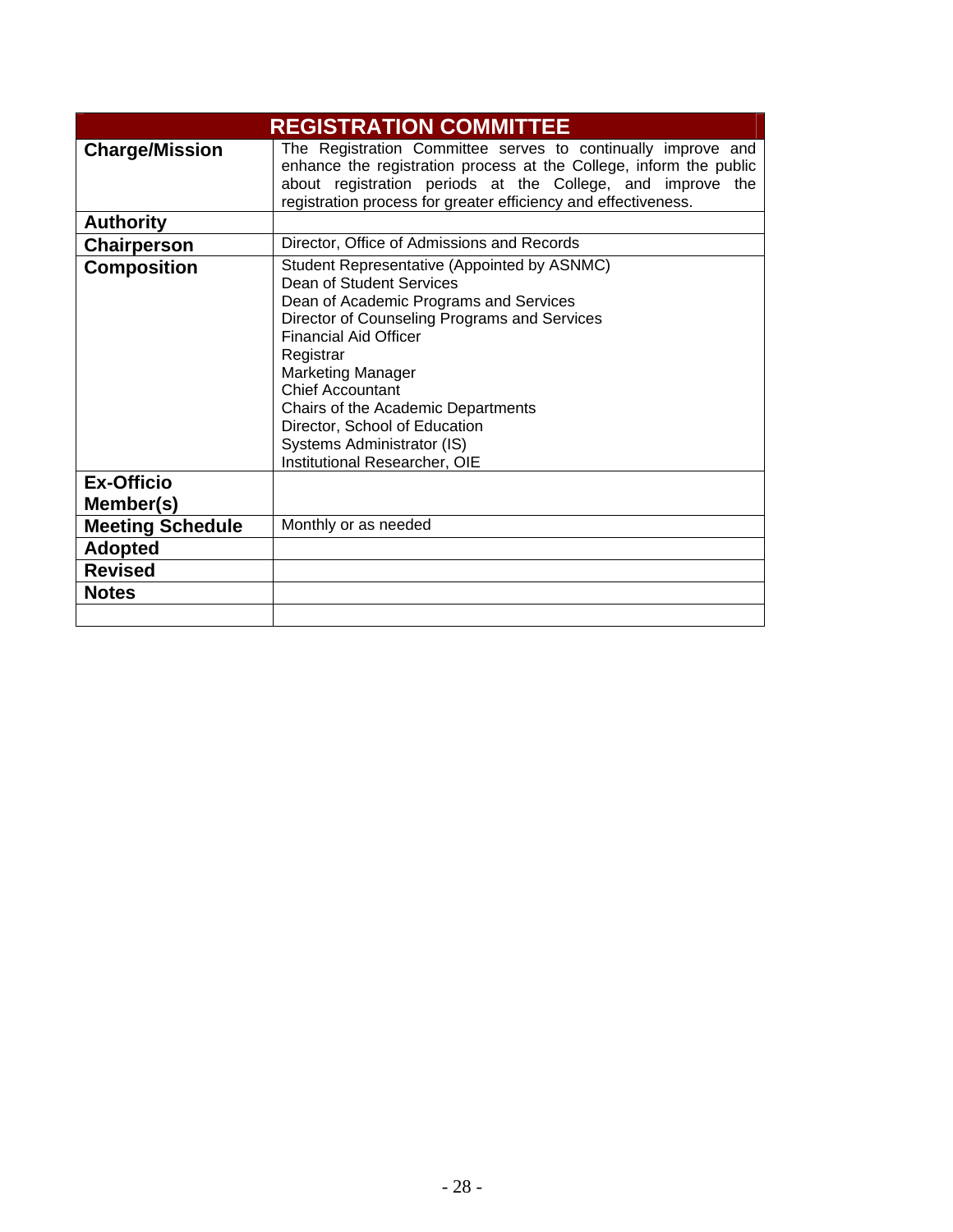| <b>POWER USERS GROUP</b>       |                                                                                                                                                                                                                                                                                                                                                                                                                       |
|--------------------------------|-----------------------------------------------------------------------------------------------------------------------------------------------------------------------------------------------------------------------------------------------------------------------------------------------------------------------------------------------------------------------------------------------------------------------|
| <b>Charge/Mission</b>          | The Power Users Group addresses all matters and concerns<br>regarding the PowerCAMPUS student information system and<br>ensures that the system works to its optimal capacity for our<br>students and the campus community. This group plays a critical role<br>in ensuring that the system is able to produce the data and<br>information required for program review and assessment and for<br>accreditation needs. |
| <b>Authority</b>               | Presidential Memo (Email Dated August 3, 2008)                                                                                                                                                                                                                                                                                                                                                                        |
| <b>Chairperson</b>             | Elected by the members                                                                                                                                                                                                                                                                                                                                                                                                |
| <b>Composition</b>             | Representatives from:<br>Academic Programs & Services<br><b>Community Programs &amp; Services</b><br><b>Counseling Programs &amp; Services</b><br>Office of Admissions & Records<br><b>Information Technology</b><br><b>Finance Office</b><br><b>Student Support Services</b><br><b>Financial Aid Office</b><br>Office of Institutional Effectiveness<br>Human Resources Office                                       |
| <b>Ex-Officio</b><br>Member(s) | <b>None</b>                                                                                                                                                                                                                                                                                                                                                                                                           |
| <b>Meeting Schedule</b>        | Weekly or as needed                                                                                                                                                                                                                                                                                                                                                                                                   |
| <b>Adopted</b>                 |                                                                                                                                                                                                                                                                                                                                                                                                                       |
| <b>Revised</b>                 |                                                                                                                                                                                                                                                                                                                                                                                                                       |
| <b>Notes</b>                   |                                                                                                                                                                                                                                                                                                                                                                                                                       |
|                                |                                                                                                                                                                                                                                                                                                                                                                                                                       |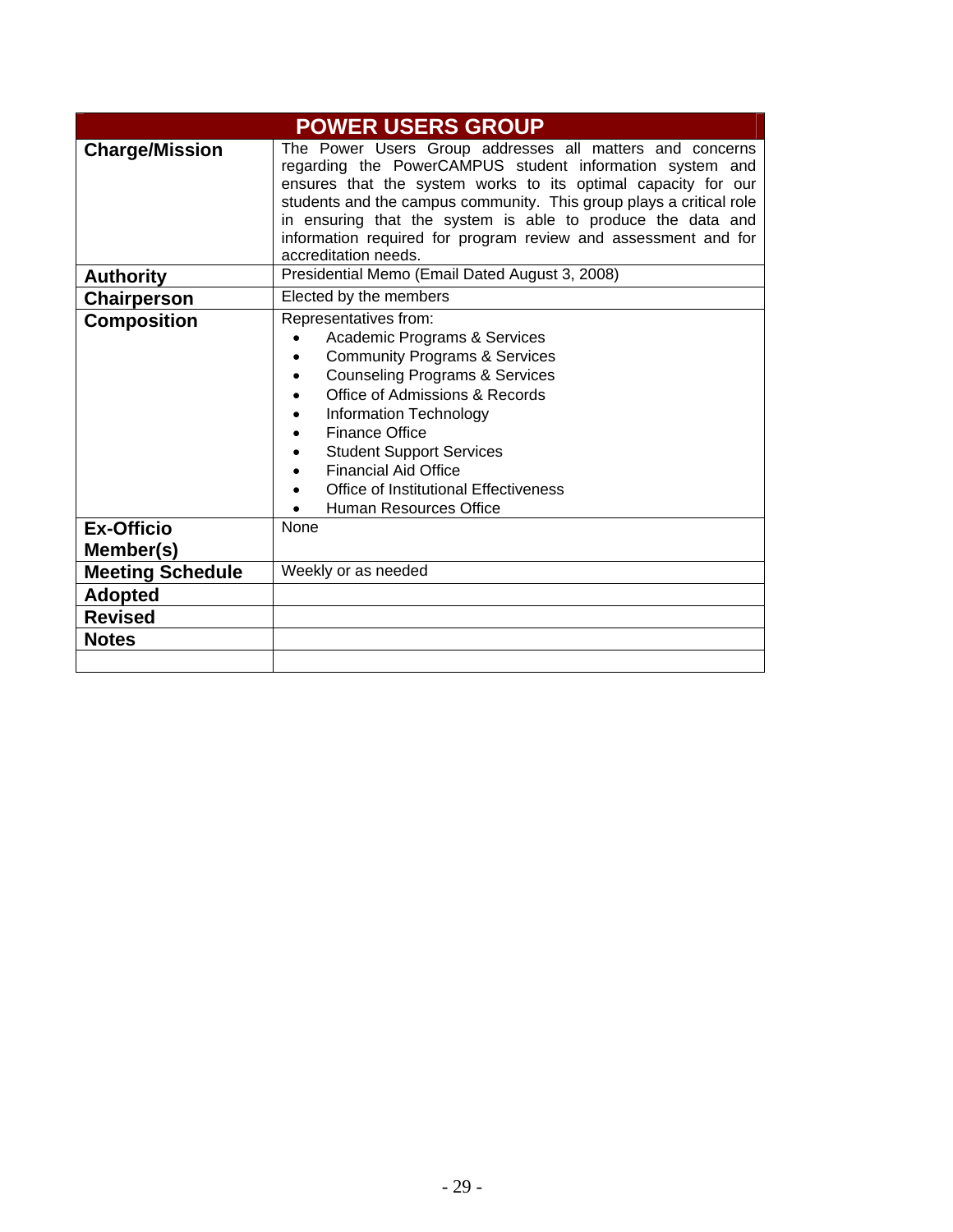| <b>TECHNOLOGY IN EDUCATION COMMITTEE</b> |                                                                                                                                                                                                                                                                                                                                                                                                                                                                                                                                                                                                                                                                                                                                                                                     |
|------------------------------------------|-------------------------------------------------------------------------------------------------------------------------------------------------------------------------------------------------------------------------------------------------------------------------------------------------------------------------------------------------------------------------------------------------------------------------------------------------------------------------------------------------------------------------------------------------------------------------------------------------------------------------------------------------------------------------------------------------------------------------------------------------------------------------------------|
| <b>Charge/Mission</b>                    | The Technology in Education Committee plans and promotes the<br>use of technology in support of the educational mission of the<br>College. Committee members comprise a cross-section of the<br>campus community. This Committee also serves as an advisory<br>committee for NMC's technology grant projects.                                                                                                                                                                                                                                                                                                                                                                                                                                                                       |
| <b>Authority</b>                         |                                                                                                                                                                                                                                                                                                                                                                                                                                                                                                                                                                                                                                                                                                                                                                                     |
| Chairperson                              | Director of Information Technology (IT)                                                                                                                                                                                                                                                                                                                                                                                                                                                                                                                                                                                                                                                                                                                                             |
| <b>Composition</b>                       | Student Representative (Appointed by ASNMC)<br>System Administrator, IT<br>Network Specialist, IT<br>Program Coordinator - Media Services, IT<br>Distance Learning Coordinator, IT<br>Instructional Designer, IT<br><b>Director of Library Services</b><br>Program Coordinator, Rota Instructional Site<br>Program Coordinator, Tinian Instructional Site<br>Project Director for ANA Grant<br>Manager, Human Resources<br>Director, Office of Institutional Effectiveness<br>Faculty Representatives from:<br>Sciences, Mathematics, Health & Athletics<br><b>Business Department</b><br>$\bullet$<br>Social Sciences and Fine Arts<br>Languages and Humanities<br><b>Nursing Department</b><br><b>School of Education</b><br>$\bullet$<br><b>Counseling Programs and Services</b> |
| <b>Ex-Officio</b>                        |                                                                                                                                                                                                                                                                                                                                                                                                                                                                                                                                                                                                                                                                                                                                                                                     |
| Member(s)                                |                                                                                                                                                                                                                                                                                                                                                                                                                                                                                                                                                                                                                                                                                                                                                                                     |
| <b>Meeting Schedule</b>                  | Monthly or as needed                                                                                                                                                                                                                                                                                                                                                                                                                                                                                                                                                                                                                                                                                                                                                                |
| <b>Adopted</b>                           |                                                                                                                                                                                                                                                                                                                                                                                                                                                                                                                                                                                                                                                                                                                                                                                     |
| <b>Revised</b>                           |                                                                                                                                                                                                                                                                                                                                                                                                                                                                                                                                                                                                                                                                                                                                                                                     |
| <b>Notes</b>                             |                                                                                                                                                                                                                                                                                                                                                                                                                                                                                                                                                                                                                                                                                                                                                                                     |
|                                          |                                                                                                                                                                                                                                                                                                                                                                                                                                                                                                                                                                                                                                                                                                                                                                                     |